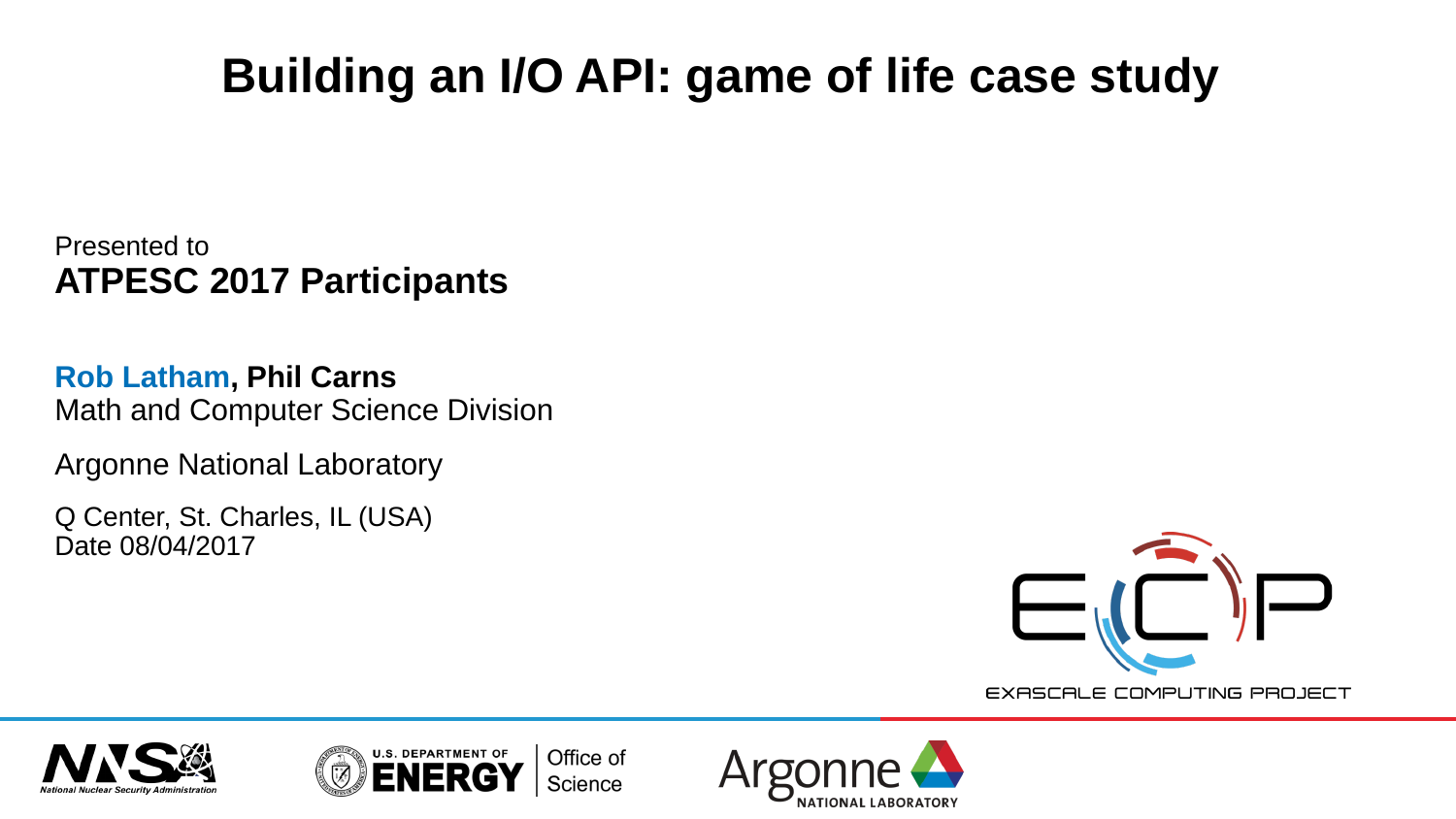#### **Rules for Life (you've probably seen this before)**

- Matrix values A(i,j) initialized to 1 (live) or 0 (dead)
- In each iteration, A(i,j) is set to
	- 1 (live) if either
		- the sum of the values of its 8 neighbors is 3, or
		- the value was already 1 and the sum of its 8 neighbors is 2 or 3
	- 0 (dead) otherwise





All code examples in this tutorial can be found in hands-on repo: xgitlab.cels.anl.gov/ATPESC-IO/hands-on-2017

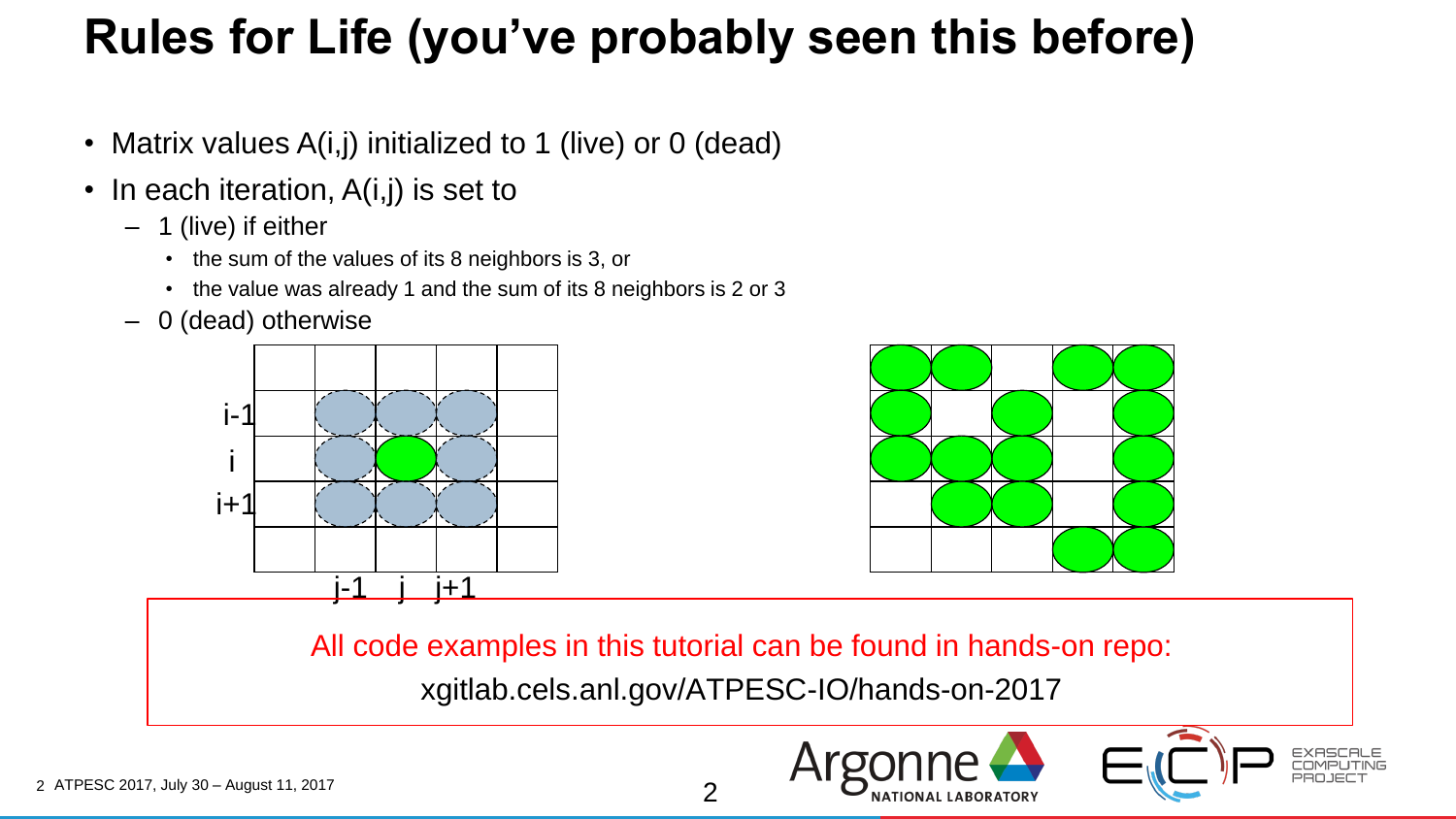#### **Decomposition and Boundary Regions**

- Decompose 2d array into rows, shared across processes
- In order to calculate next state of cells in edge rows, need data from adjacent rows
- Need to communicate these regions at each step



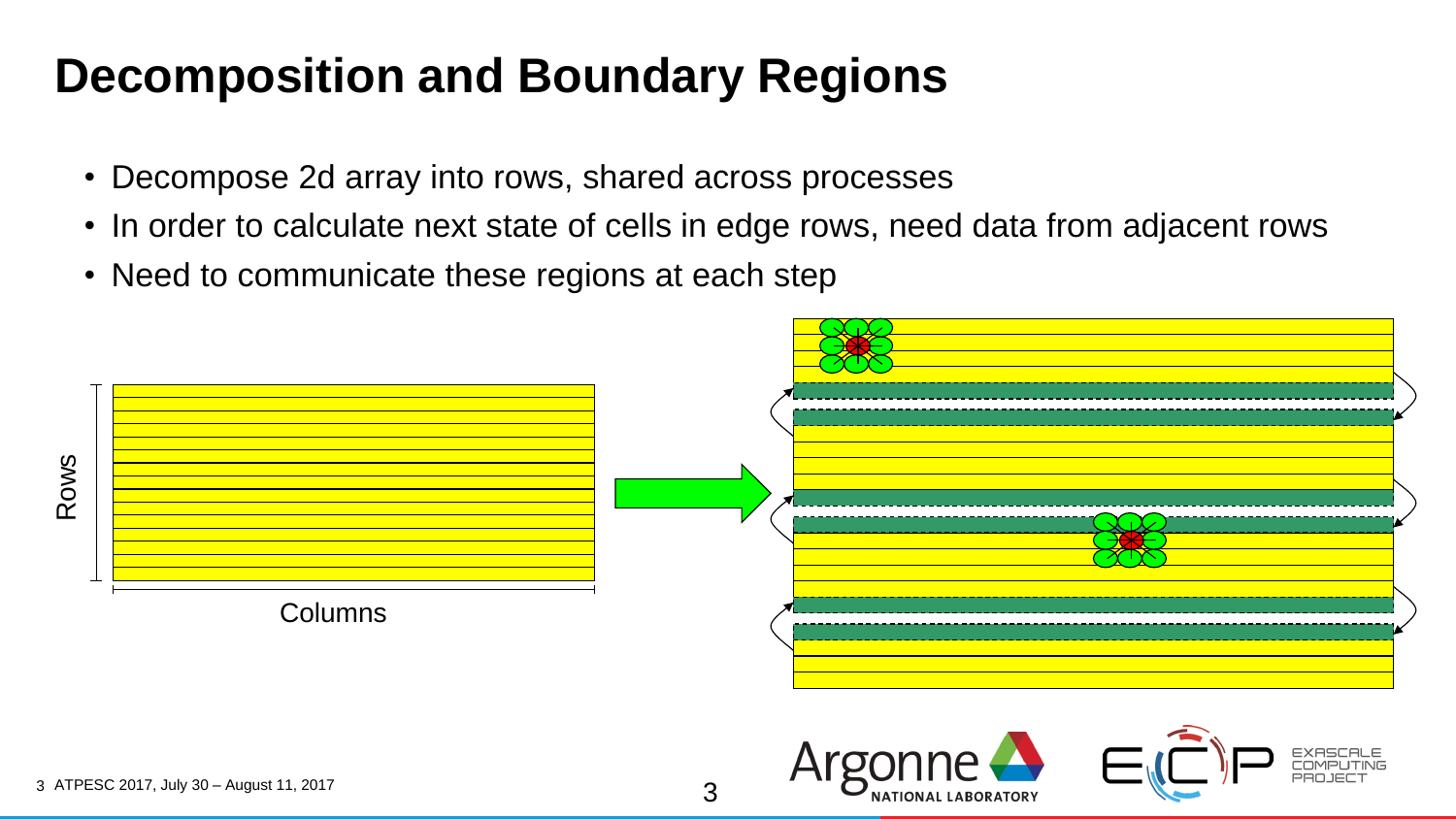### **Supporting Checkpoint/Restart**

- For long-running applications, the cautious user checkpoints
- Application-level checkpoint involves the application saving its own state
	- Portable!
- A canonical representation is preferred
	- Independent of number of processes
- Restarting is then possible
	- Canonical representation aids restarting with a different number of processes

4

• Also eases data analysis (when using same output)

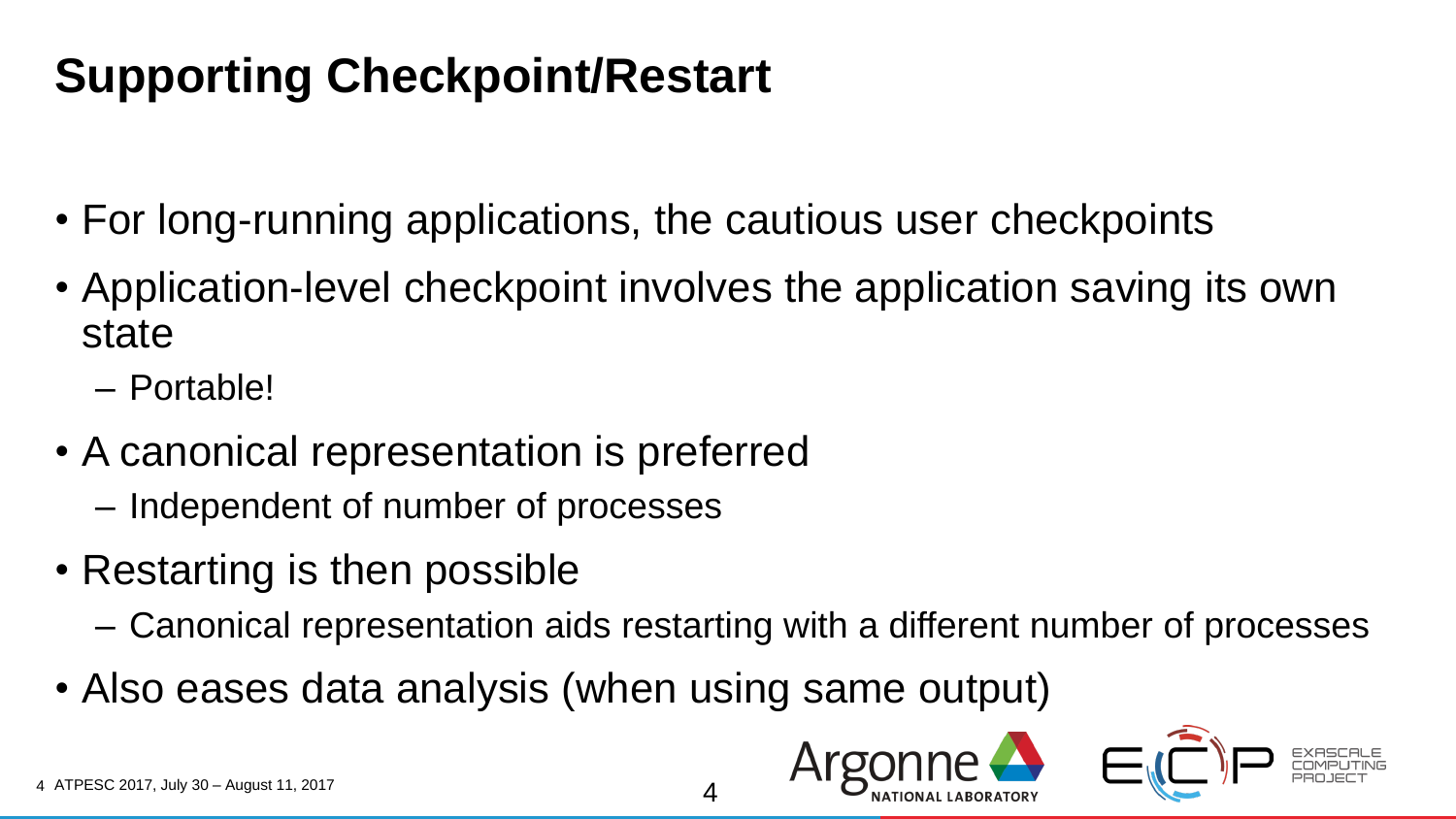## **Defining a Checkpoint**

- Need enough to restart
	- Header information
		- Size of problem (e.g. matrix dimensions)
		- Description of environment (e.g. input parameters)
	- Program state
		- Should represent the global (canonical) view of the data
- Ideally stored in a convenient container

– Single "thing" (file, object, keyval store...)

• If all processes checkpoint at once, naturally a parallel, collective operation

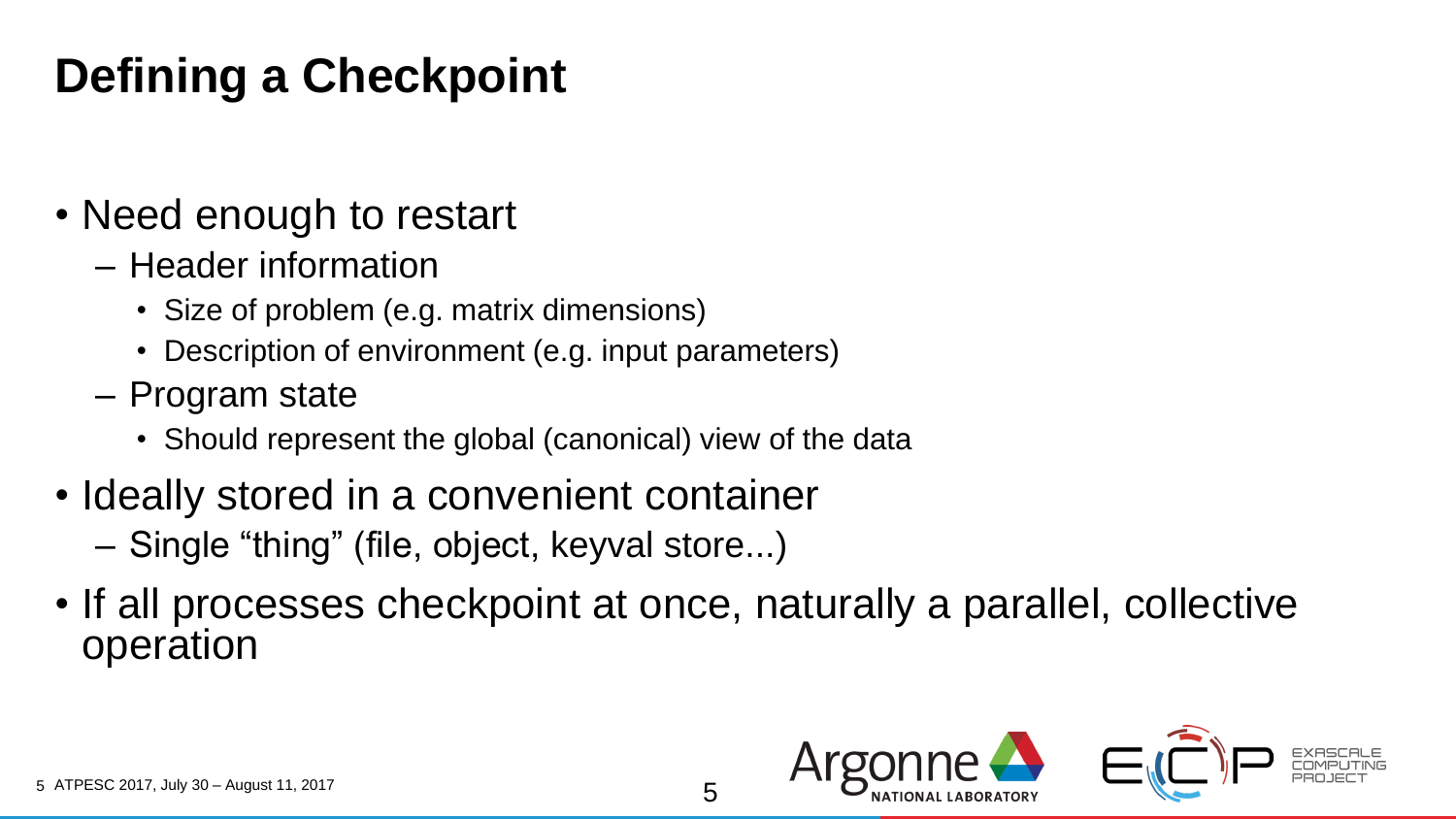## **Life Checkpoint/Restart API**

- Define an interface for checkpoint/restart for the row-block distributed Life code
- Five functions:
	- MLIFEIO\_Init
	- MLIFEIO\_Finalize
	- MLIFEIO\_Checkpoint
	- MLIFEIO\_Can\_restart
	- MLIFEIO\_Restart
- All functions are collective
	- i.e., all processes must make the call
- We can implement API for different back-end formats
	- Insulate main code from I/O details:
	- back-end also makes good spot for tuning

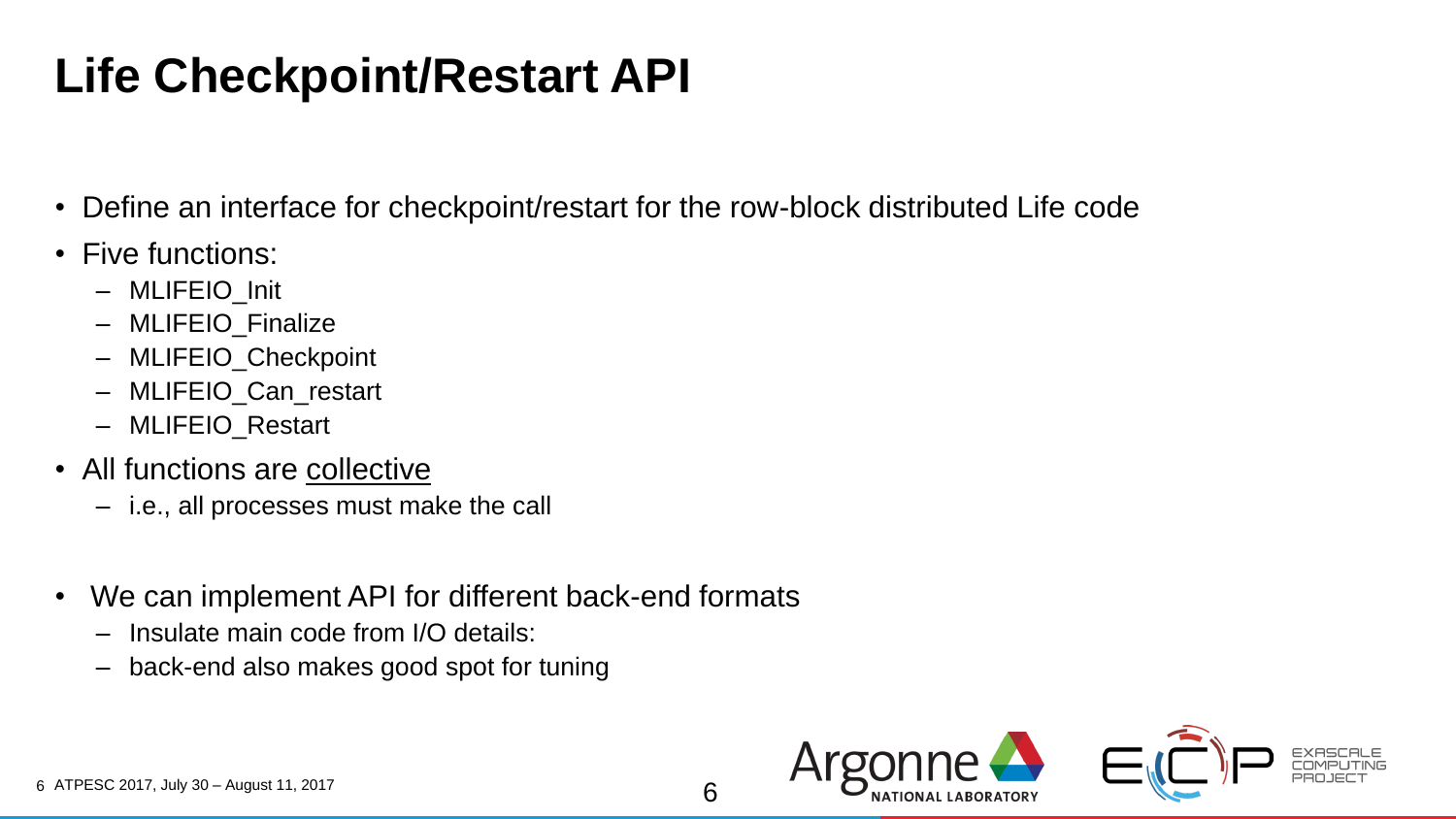#### **Life Checkpoint**

| . MLIFEIO Checkpoint (char | *prefix,             |
|----------------------------|----------------------|
| int                        | $\star\star$ matrix, |
| int                        | rows,                |
| int                        | cols,                |
| int                        | iter,                |
|                            | MPI Info info);      |

- Prefix is used to set filename
- Matrix is a reference to the data to store
- Rows, cols, and iter describe the data (header)

7

• Info is used for tuning purposes

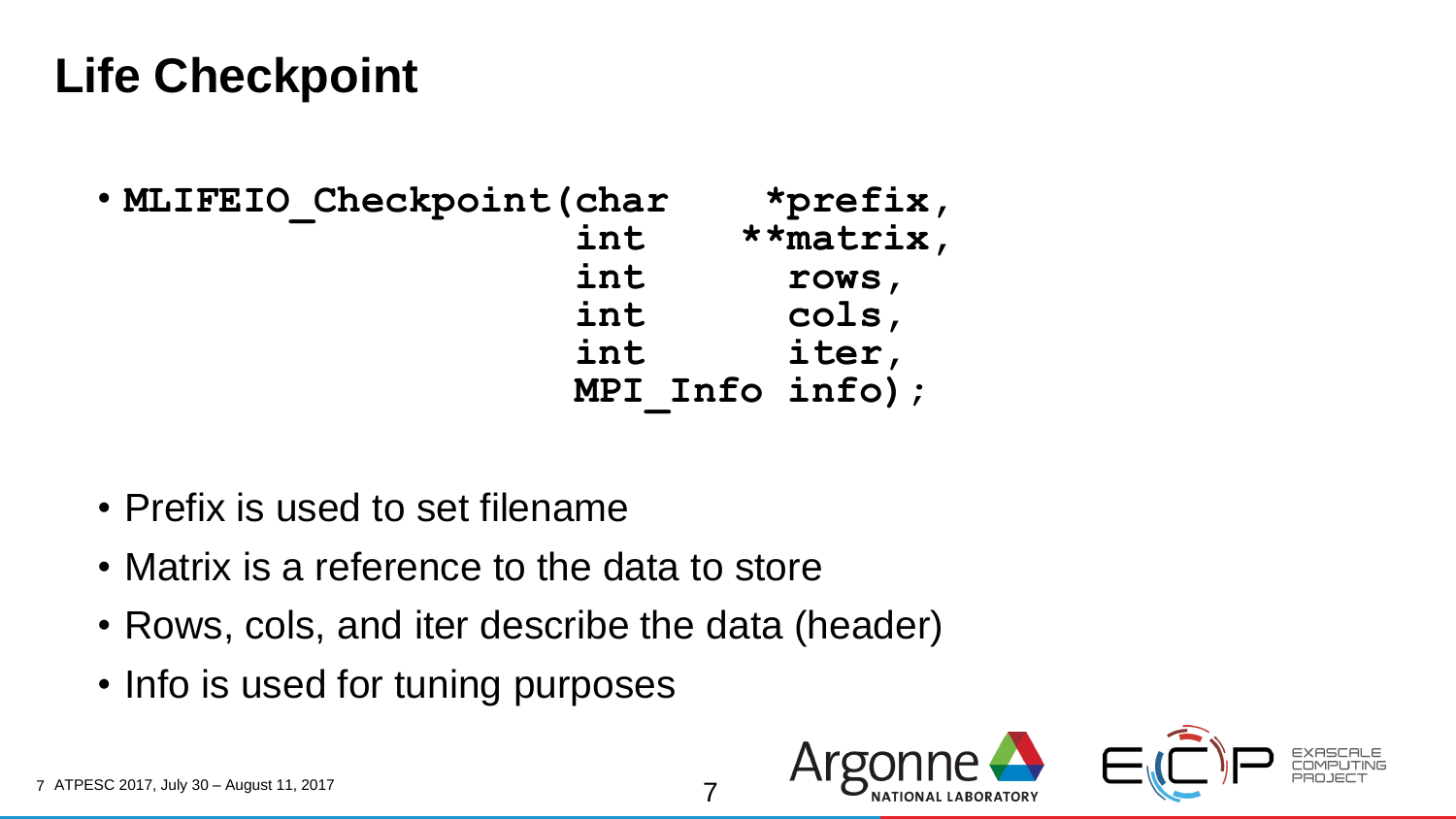### **Life stdout "checkpoint"**

- The first implementation is one that simply prints out the "checkpoint" in an easy-to-read format
- MPI standard does not specify that all stdout will be collected in any particular way
	- Pass data back to rank 0 for printing
	- Portable!
	- Not scalable, but ok for the purpose of stdio

|                 | **                   |                      | **                |         | ** *                    |         |          |  |
|-----------------|----------------------|----------------------|-------------------|---------|-------------------------|---------|----------|--|
| $1:$ **<br>* ** | $\star$ $\star$      |                      |                   |         | * * **** * * *** **     |         |          |  |
| $***$           | $***$                |                      |                   |         | ** * * * ** *           |         | **       |  |
| 2:34<br>56:67:  |                      |                      |                   |         |                         |         |          |  |
|                 | $***$                |                      |                   |         | * * ** ** ***           |         |          |  |
|                 |                      | * * **               |                   |         | ** * * *** * * *        |         |          |  |
|                 |                      | * * **               |                   |         | * * * * * *             |         |          |  |
|                 | ***                  |                      |                   |         | * ** * ***              |         |          |  |
|                 | *** * ** ***         |                      | * * ***** *** *** |         |                         |         |          |  |
| $\frac{8}{9}$   | *** *                |                      |                   |         | * ** * *** ** **        |         |          |  |
| 10:             | * * * *              |                      |                   |         | *** * *                 |         |          |  |
|                 | * **                 | **                   |                   | **      | $\star$ $\star$         |         |          |  |
| 12:             | $\star$ $\star\star$ | **** * ** **** *     |                   |         |                         |         |          |  |
| 13:             | $***$                | *** * **             |                   | $\star$ | *** *                   |         |          |  |
| 14:             |                      | * ** * * * ***       |                   |         |                         |         |          |  |
| 15:             | ** **                | ******               |                   |         | $\star$ $\star$ $\star$ |         |          |  |
| 16:             |                      | **** ***** * * *     |                   |         |                         |         |          |  |
| 17:             | *** *** *            |                      | *** ****          |         |                         |         |          |  |
|                 | $18:*********$       |                      |                   |         |                         |         |          |  |
| 19:             |                      | * ** **              | $\star$           |         | $***$                   |         | $\star$  |  |
| $20:$ $*$       | $\star$              | $\star$ $\star\star$ | **                |         |                         |         | ***      |  |
|                 |                      | $21.*************$   |                   |         | ***                     |         | * * **   |  |
|                 |                      |                      |                   |         |                         |         |          |  |
|                 |                      | ** ******* *** *     |                   |         |                         |         | * * ** * |  |
| 23: *           |                      | *** * * * **         |                   |         |                         | $\star$ | **** *   |  |
| 24:<br>25:      |                      | ***                  | $**$              |         |                         |         | ****     |  |

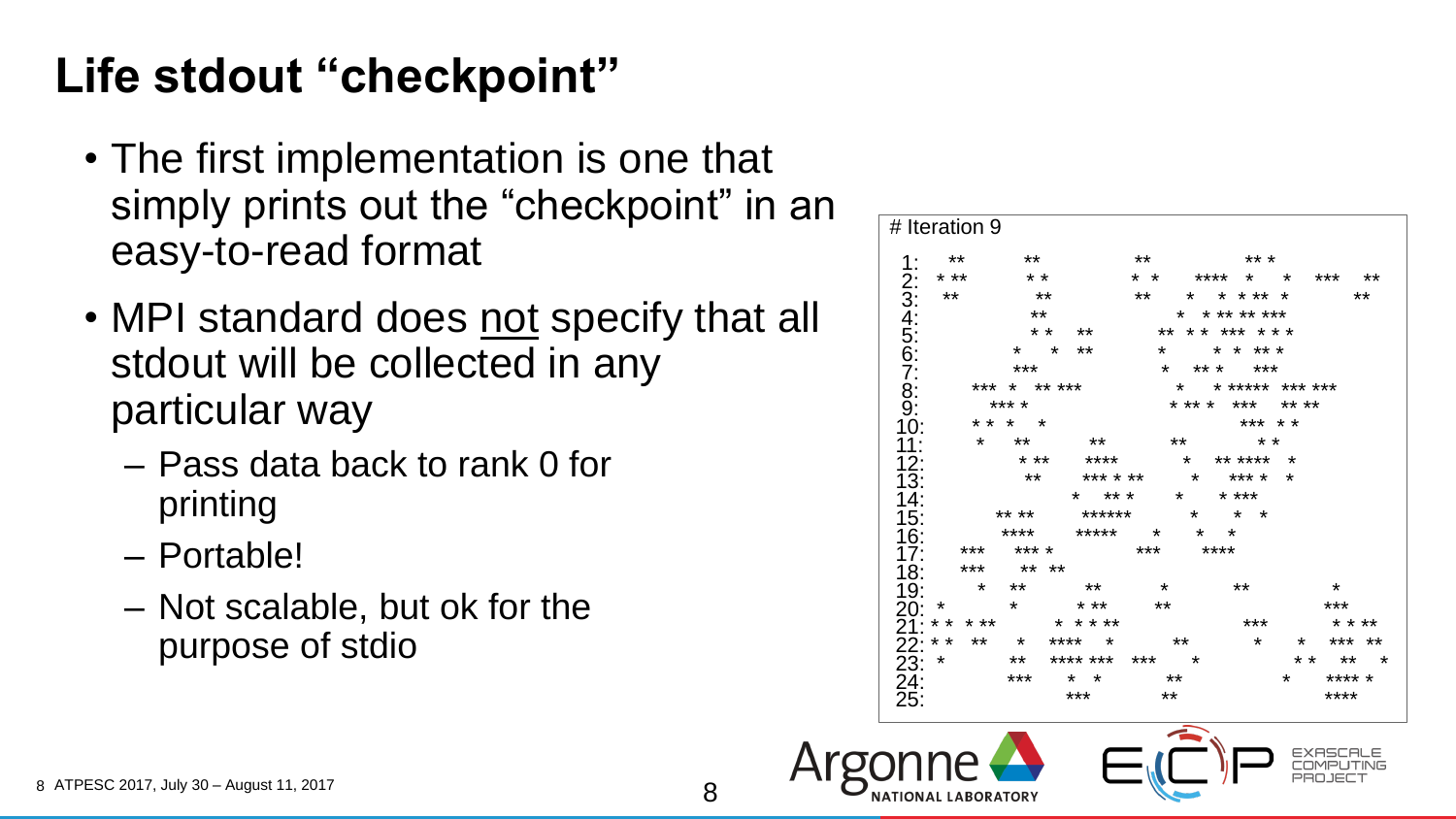### **stdio Life Checkpoint Code Walkthrough**

#### • Points to observe:

- All processes call checkpoint routine
	- Collective I/O from the viewpoint of the program
- Interface describes the global array
- Output is independent of the number of processes

#### **See mlife-io-stdout.c pp. 1-3 for code example.**

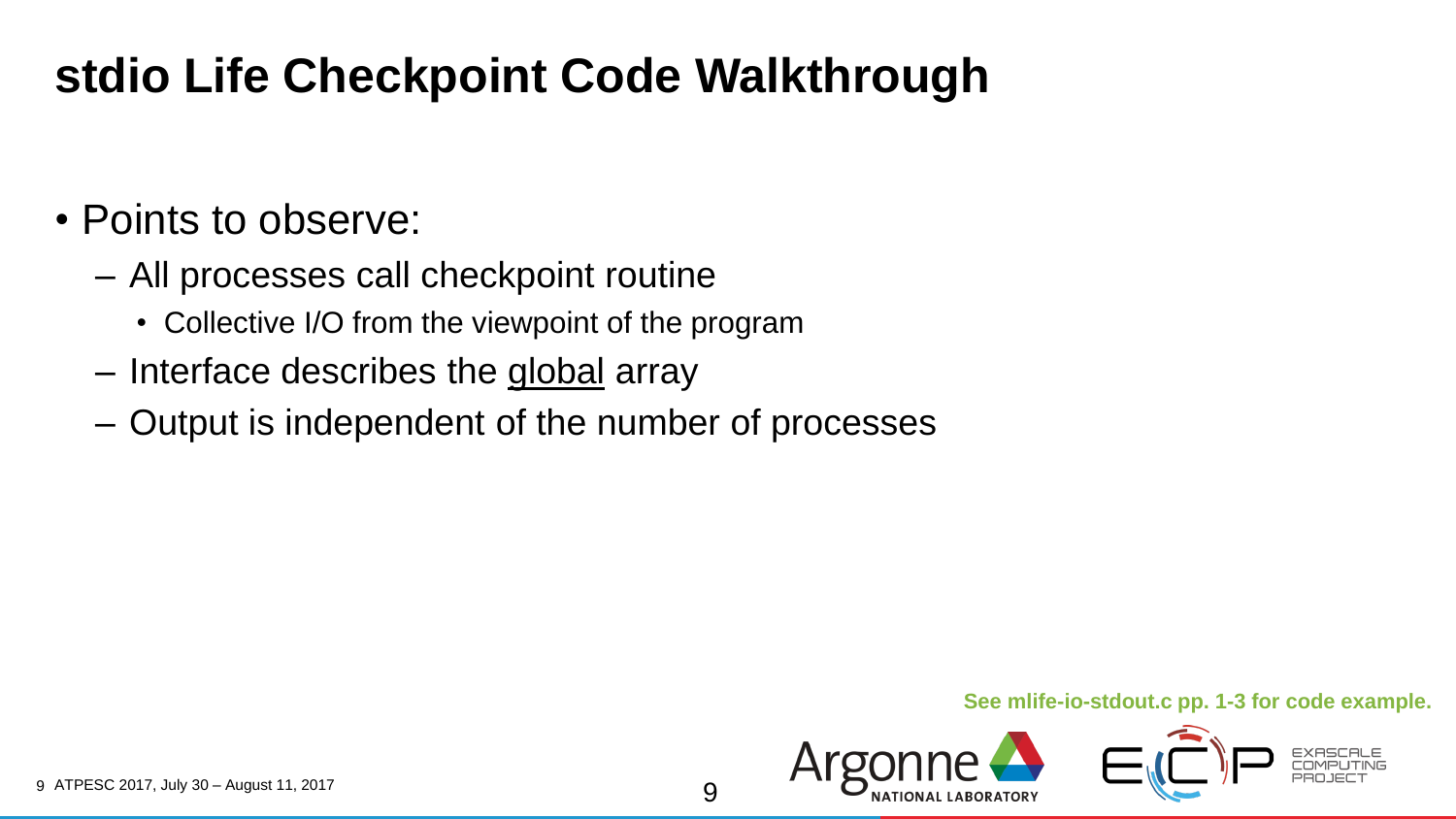```
1: /* SLIDE: stdio Life Checkpoint Code Walkthrough */
 2: /* -*- Mode: C; c-basic-offset:4; -*- */
 3: /*4: * (C) 2004 by University of Chicago.
 5: * See COPYRIGHT in top-level directory.
 6: */-7:
 8: #include <stdio.h>
9: #include <stdlib.h>
10: #include <unistd.h>
11:
12: #include <mpi.h>
13:
14: #include "mlife.h"
15: #include "mlife-io.h"
16:
17: /* stdout implementation of checkpoint (no restart) for MPI Life
18: *
19: * Data output in matrix order: spaces represent dead cells,
20: * '*'s represent live ones.
21: */-22: static int MLIFEIO Type create rowblk (int **matrix, int myrows,
23: int cols,
24: MPI Datatype *newtype);
25: static void MLIFEIO Row print(int *data, int cols, int rownr);
26: static void MLIFEIO_msleep(int msec);
27:
28: static MPI Comm mlifeio comm = MPI COMM_NULL;
```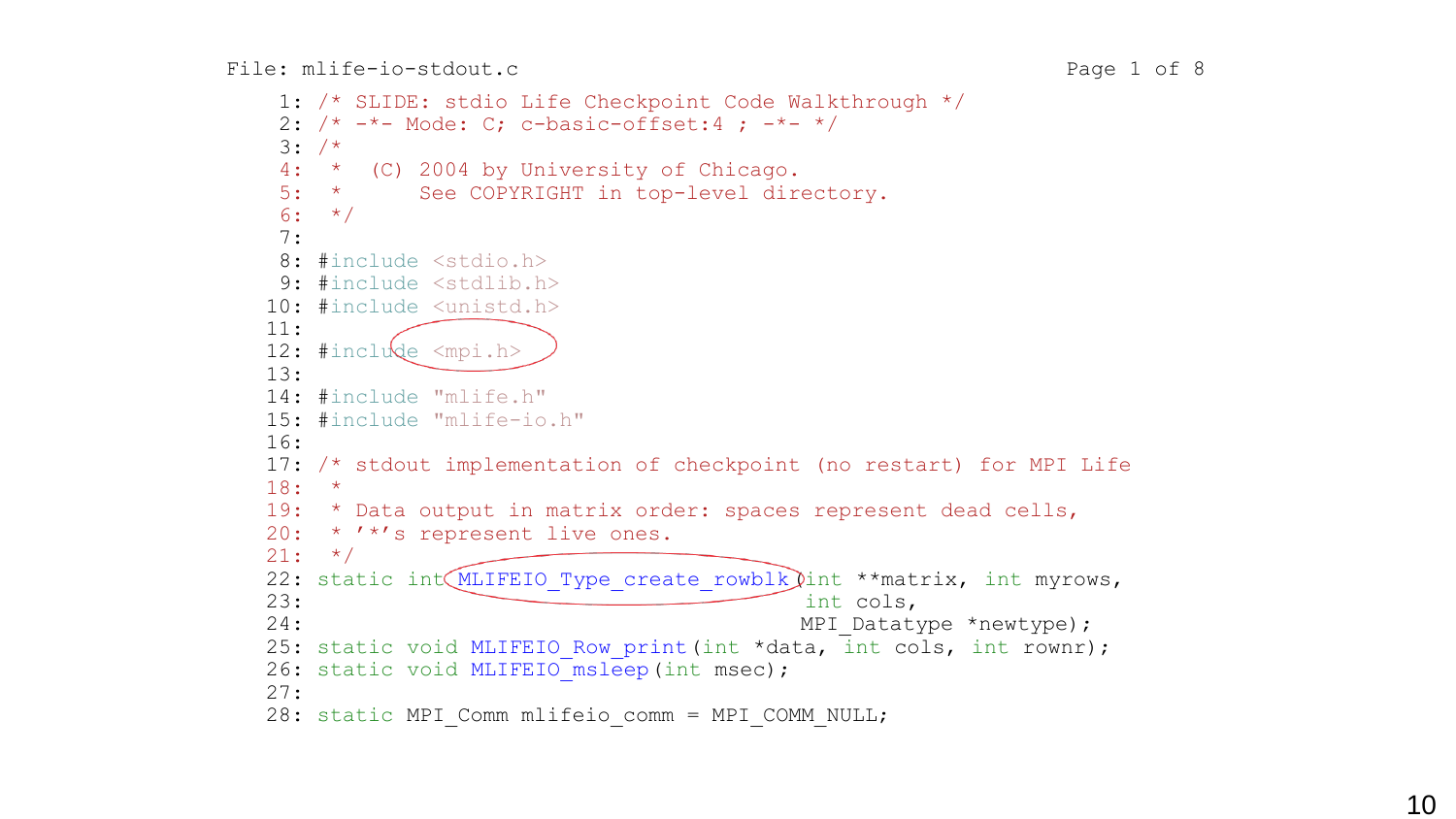File: mlife-io-stdout.c Page 2 of 8

```
 29: /* SLIDE: stdio Life Checkpoint Code Walkthrough */
30: int MLIFEIO Init (MPI Comm comm)
31: {
32: int err;
33:
34: err = MPI Comm dup comm, &mlifeio comm);
35:
36: return err;
37: }
38:
39: int MLIFEIO Finalize (void)
40: {
41: int err;
42:
43: err = MPI_Comm_free(&mlifeio_comm);
44:
45: return err;
46: }
```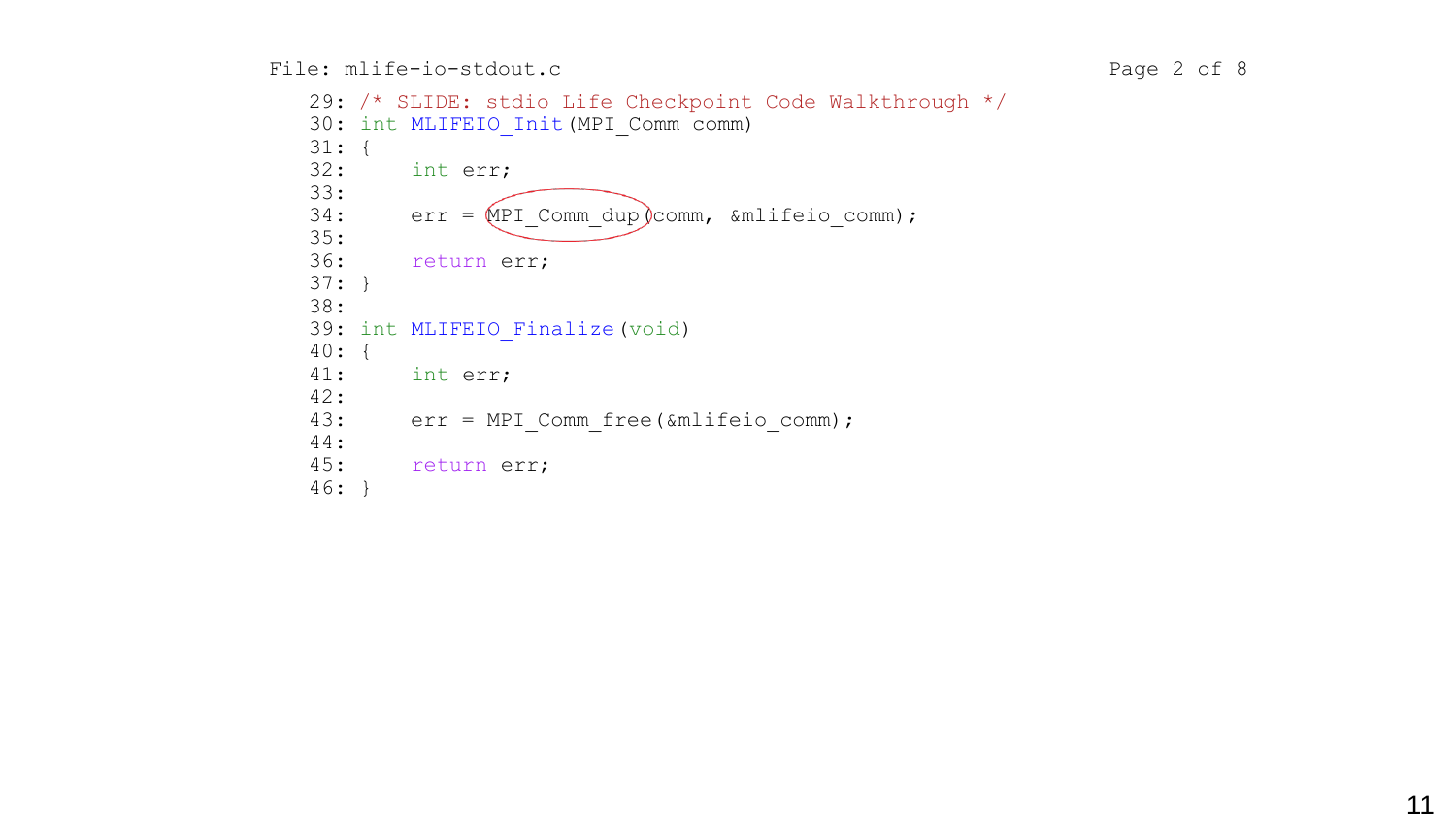```
 47: /* SLIDE: Life stdout "checkpoint" */
48: /* MLIFEIO Checkpoint
49: *
50: * Parameters:
51: * prefix - prefix of file to hold checkpoint (ignored)
52: * matrix - data values
53: * rows - number of rows in matrix
54: * cols - number of columns in matrix
55: * iter - iteration number of checkpoint
56: * info - hints for I/O (ignored)
57: *
58: * Returns MPI SUCCESS on success, MPI error code on error.
59: */
60: int MLIFEIO Checkpoint (char *prefix, int **matrix, int rows,
61: int cols, int iter, MPI Info info)
62: {
63: int err = MPI SUCCESS, rank, nprocs, myrows, myoffset;
64: MPI Datatype type;
65:
66: MPI Comm size(mlifeio comm, &nprocs);
67: MPI<sup>-</sup>Comm<sup>-</sup>rank(mlifeio<sup>-</sup>comm, &rank);
68:
69: myrows = MLIFE myrows(rows, rank, nprocs);
70: myoffset = MLIFE myrowoffset(rows, rank, nprocs);
71:
```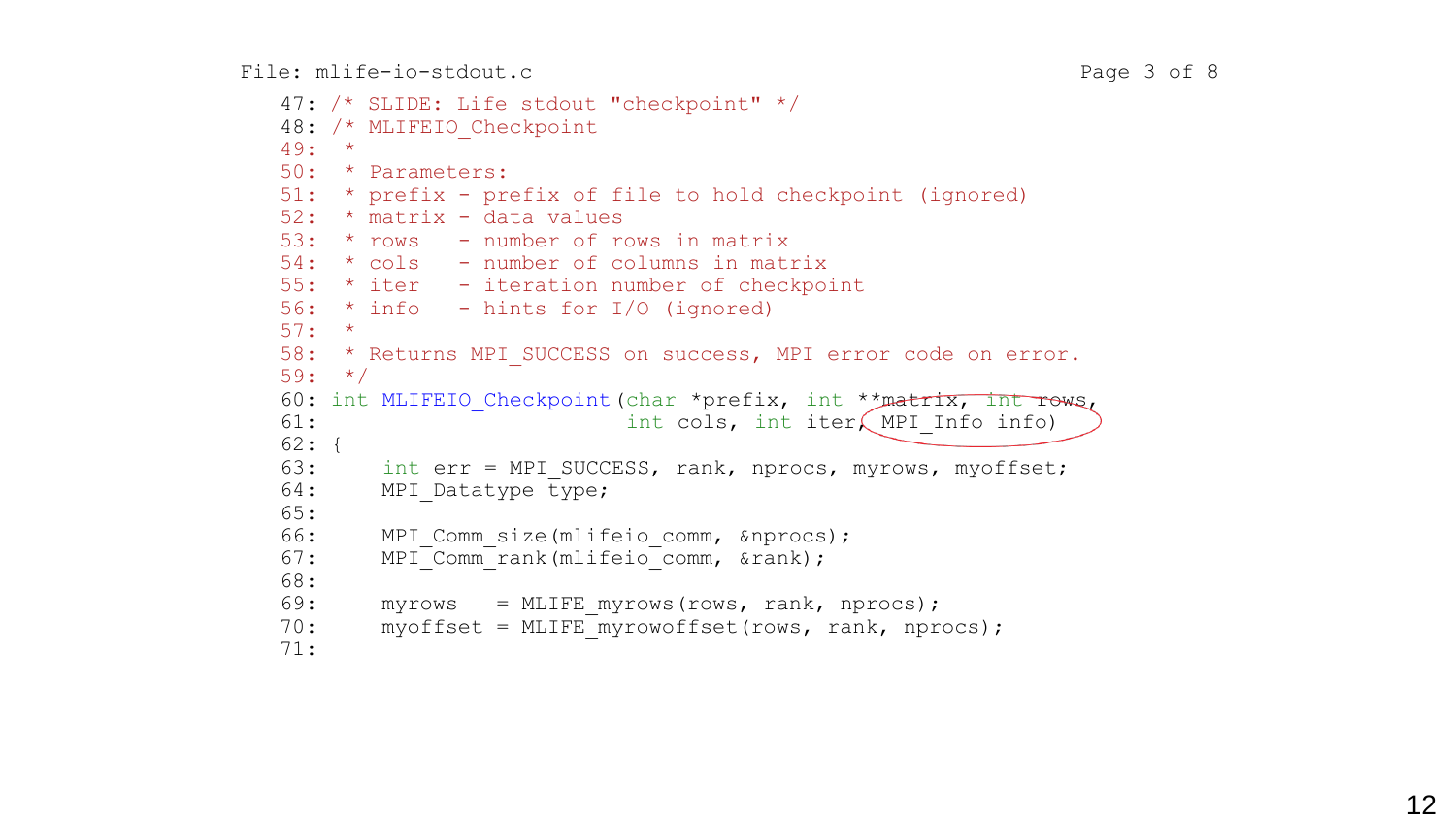```
 72: /* SLIDE: Describing Data */
73: if (rank != 0) {
74: \frac{1}{2} /* send all data to rank 0 */
75:
76: MLIFEIO Type create rowblk(matrix, myrows, cols, &type);
77: MPI Type commit(stype);
78: err^{-} = MPT Send(MPI BOTTOM, 1, type) 0, 1, mlifeio comm);
79: MPI Type free(&type);
80: }
81: else {
82: int i, procrows, totrows;
83:
84: printf("\033[H\033[2J# Iteration %d\n", iter);
85:
86: /* print rank 0 data first */87: for (i=1; i < myrows+1; i++) {
88: MLIFEIO Row print(&matrix[i][1], cols, i);
89: }
90: totrows = myrows;
91:
```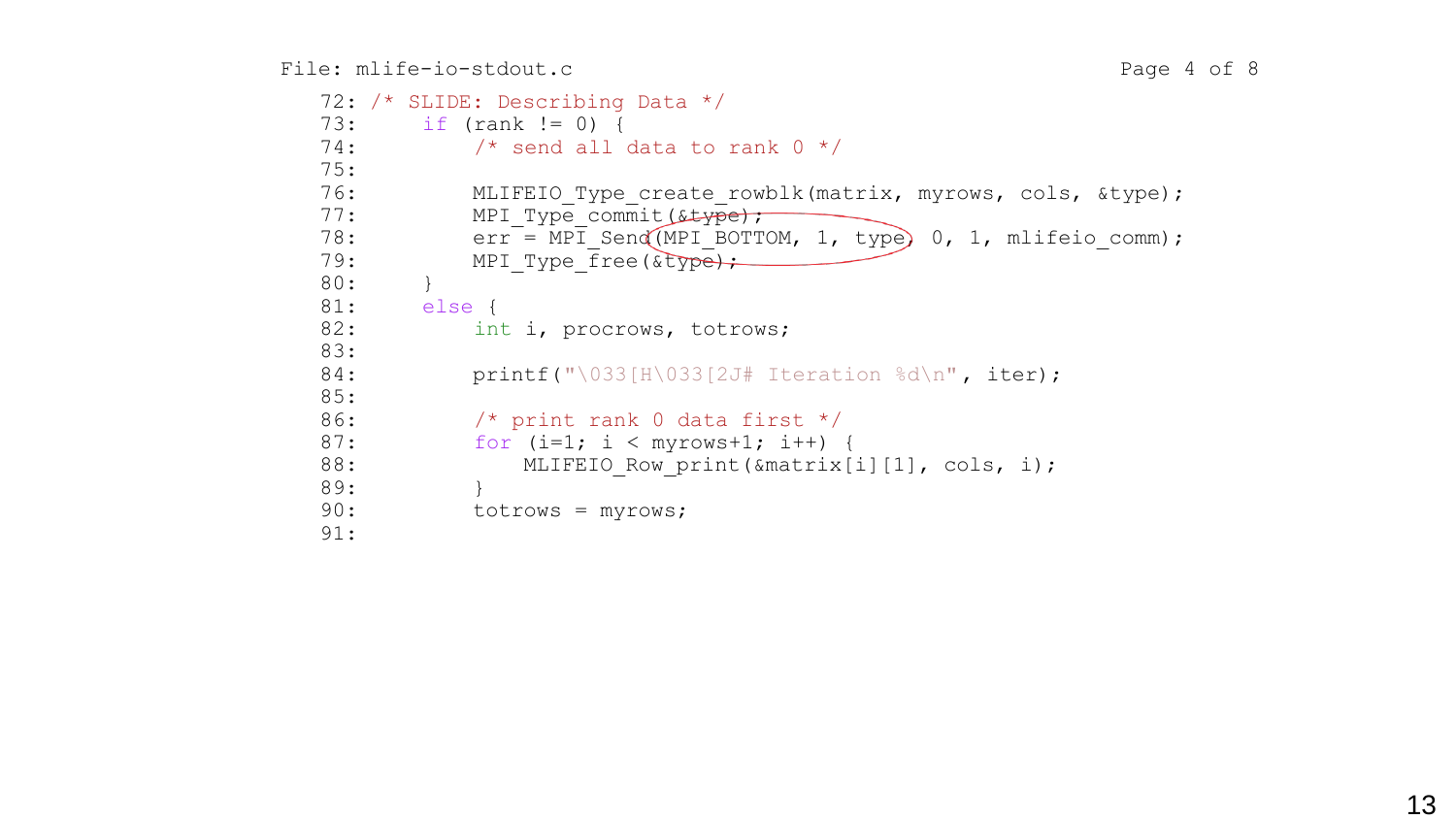```
 92: /* SLIDE: Describing Data */
 93: /* receive and print others' data */94: for (i=1; i < nprocs; i++) {
 95: int j, *data;
 96:
 97: procrows = MLIFE myrows(rows, i, nprocs);
98: data = (int * ) malloc(procrows * cols * sizeof(int));
99:
100: \text{Err} = \text{MPI} \text{ Rev(data, } \text{prox} \star \text{cols, MPI INT, } i, 1,101: The milleio comm, MPI STATUS IGNORE);
102:
103: for (j=0; j < p procrows; j++) {
104: MLIFEIO Row print(&data[j * cols], cols,
105: totrows + j + 1);
106: }
107: totrows += procrows;
108:
109: free(data);
110: }
111: }
112:
113: MLIFEIO msleep(250); /* give time to see the results */114:
115: return err;
116: }
```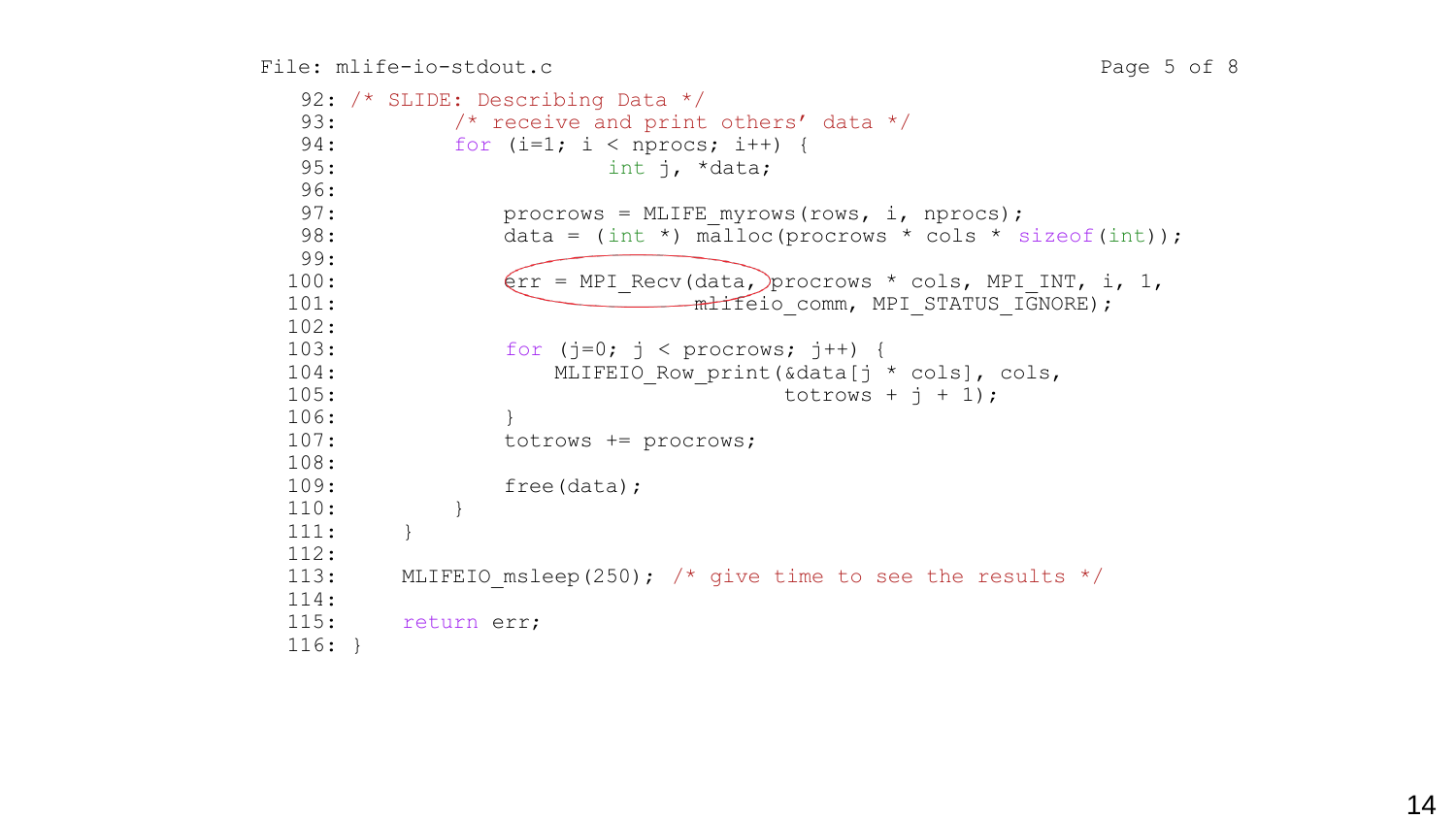# **Describing Data**



- Lots of rows, all the same size
	- Rows are all allocated as one big block
	- Perfect for MPI\_Type\_vector

MPI\_Type\_vector(count = myrows, blklen = cols, stride = cols∔2, MPI\_INT, &vectype);

– Second type gets memory offset right (allowing use of MPI\_BOTTOM in MPI\_File\_write\_all)  $MPl-Type_hinqexed(count = 1, len = 1,$ 

```
disp = &matrix[1][1], vectype, &type);
```
#### **See mlife-io-stdout.c pp. 4-6 for code example.**

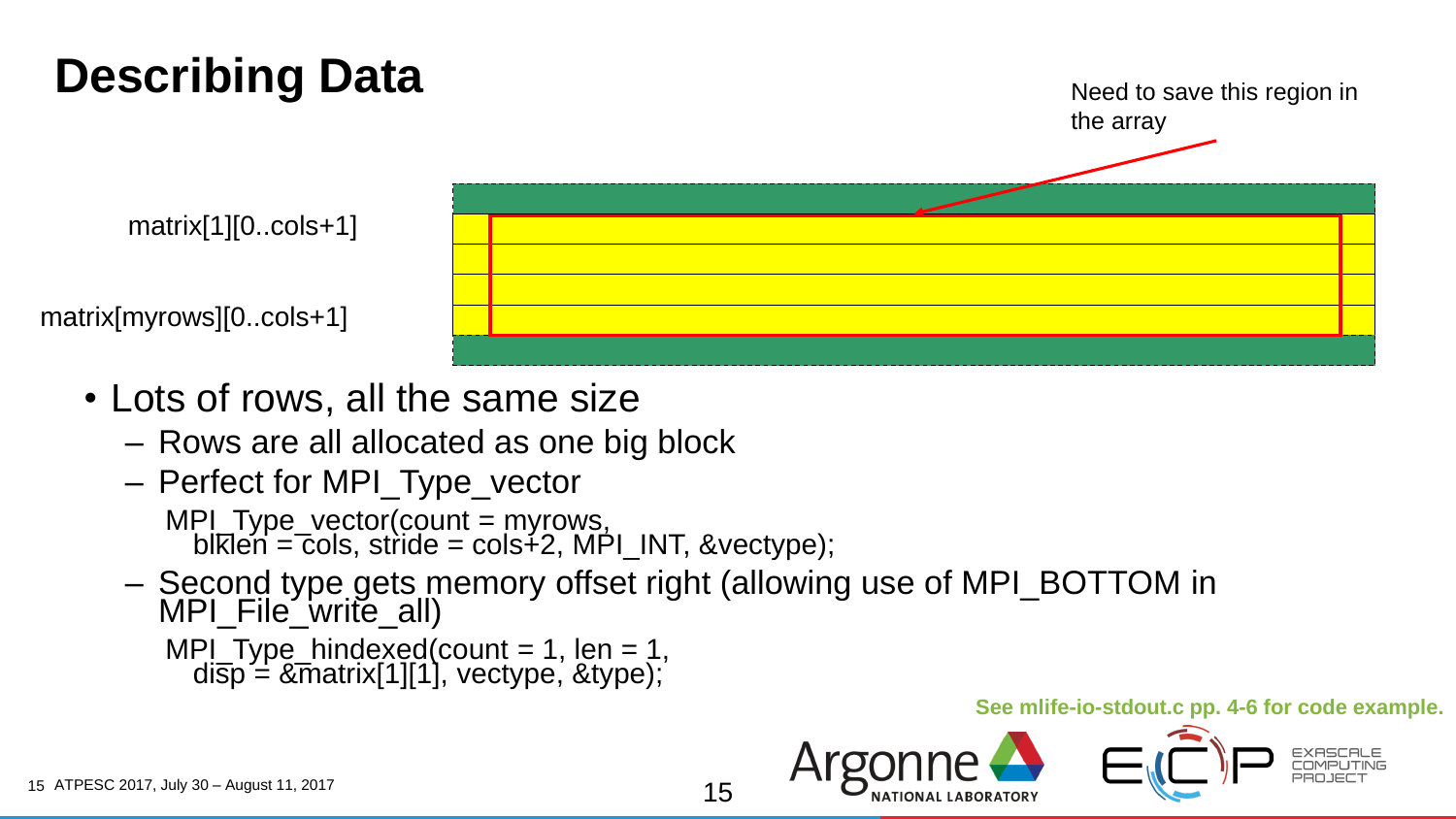```
 117: /* SLIDE: Describing Data */
118: /* MLIFEIO Type create rowblk
119: *
120: * Creates a MPI Datatype describing the block of rows of data
121: * for the local process, not including the surrounding boundary
122: * cells.
123: *
124: * Note: This implementation assumes that the data for matrix is
125: * allocated as one large contiguous block!
126: */-127: static int MLIFEIO Type create rowblk(int **matrix, int myrows,
128: int cols,
129: MPI Datatype *newtype)
130: {
131: int err, len;
132: MPI Datatype vectype;
133: MPI Aint disp;
134:
135: \frac{135}{135} /* since our data is in one block, access is very regular! */
136: err = MPI Type vector(myrows, cols, cols+2, MPI INT,
137: \&vector138: if (err != MPI SUCCESS) return err;
139:
140: \frac{1}{1000} /* wrap the vector in a type starting at the right offset */
141: \qquad \qquad \qquad \qquad \qquad \qquad \qquad \qquad \qquad \qquad \qquad \qquad \qquad \qquad \qquad \qquad \qquad \qquad \qquad \qquad \qquad \qquad \qquad \qquad \qquad \qquad \qquad \qquad \qquad \qquad \qquad \qquad \qquad \qquad \qquad \qquad \qquad \qquad \qquad \qquad \qquad \qquad \qquad \qquad \qquad \qquad \qquad 142: (MPI Address) &matrix[1][1], &disp);
143: err = MPI Type hindexed(1, &len, &disp, vectype, newtype);
144:
145: MPI Type free(&vectype); /* decrement reference count */
```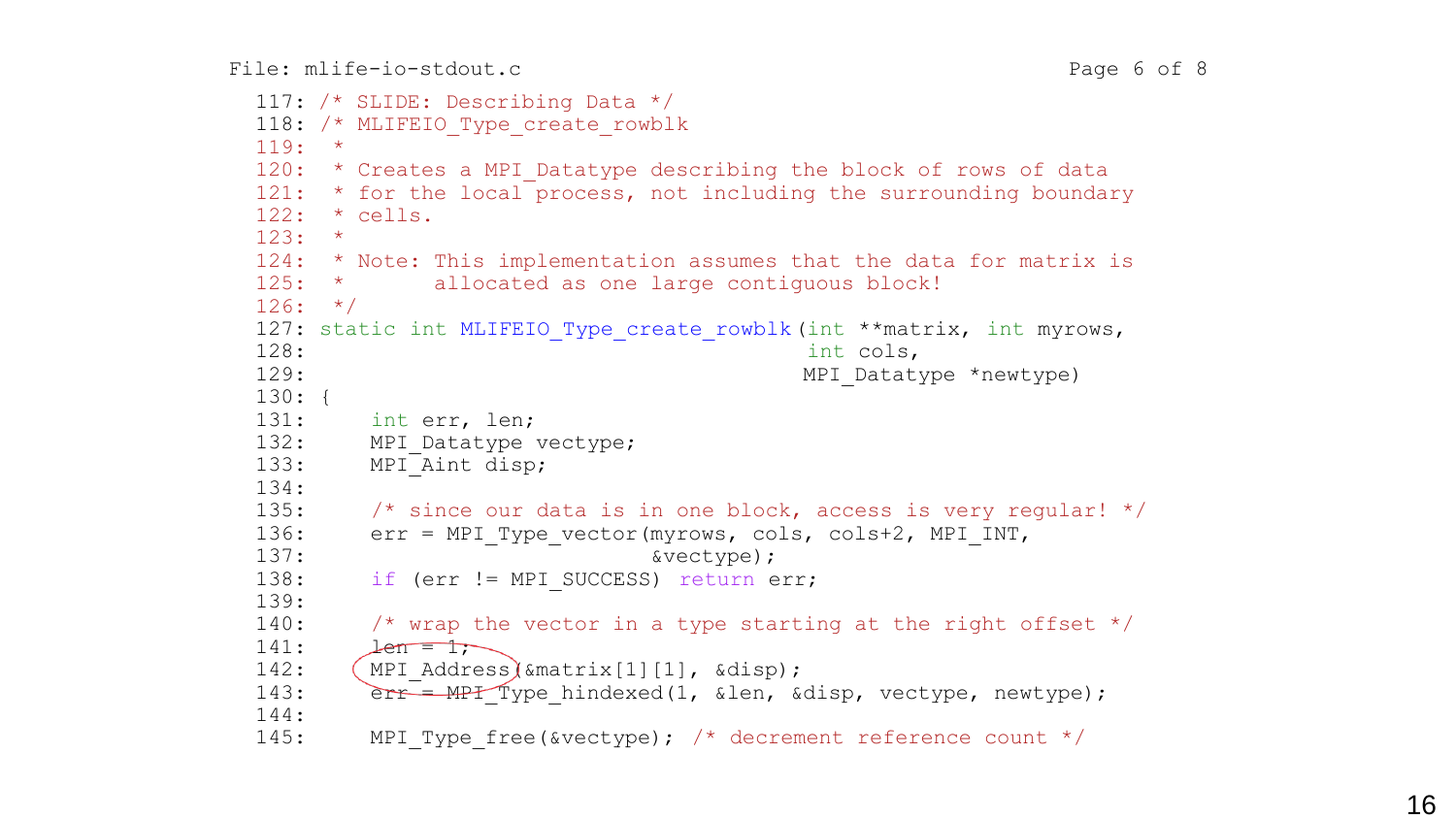```
File: mlife-io-stdout.c Page 7 of 8
```

```
146:
147: return err;
148: }
149:
150: static void MLIFEIO Row print(int *data, int cols, int rownr)
151: {
152: int i;
153:
154: printf("%3d: ", rownr);
155: for (i=0; i < cols; i++) {
156: printf("%c", (data[i] == BORN) ? '*' : '');
157: }
158: printf("\n");
159: }
160:
161: int MLIFEIO Can restart (void)
162:16<sup>Q</sup>: return 0;
164:165:
166: int MLIFEIO Restart (char *prefix, int **matrix, int rows,
167: The settlement of the cols, int iter, MPI Info info)
168: {
169: \left(\right. return MPI ERR IO;
170: }
```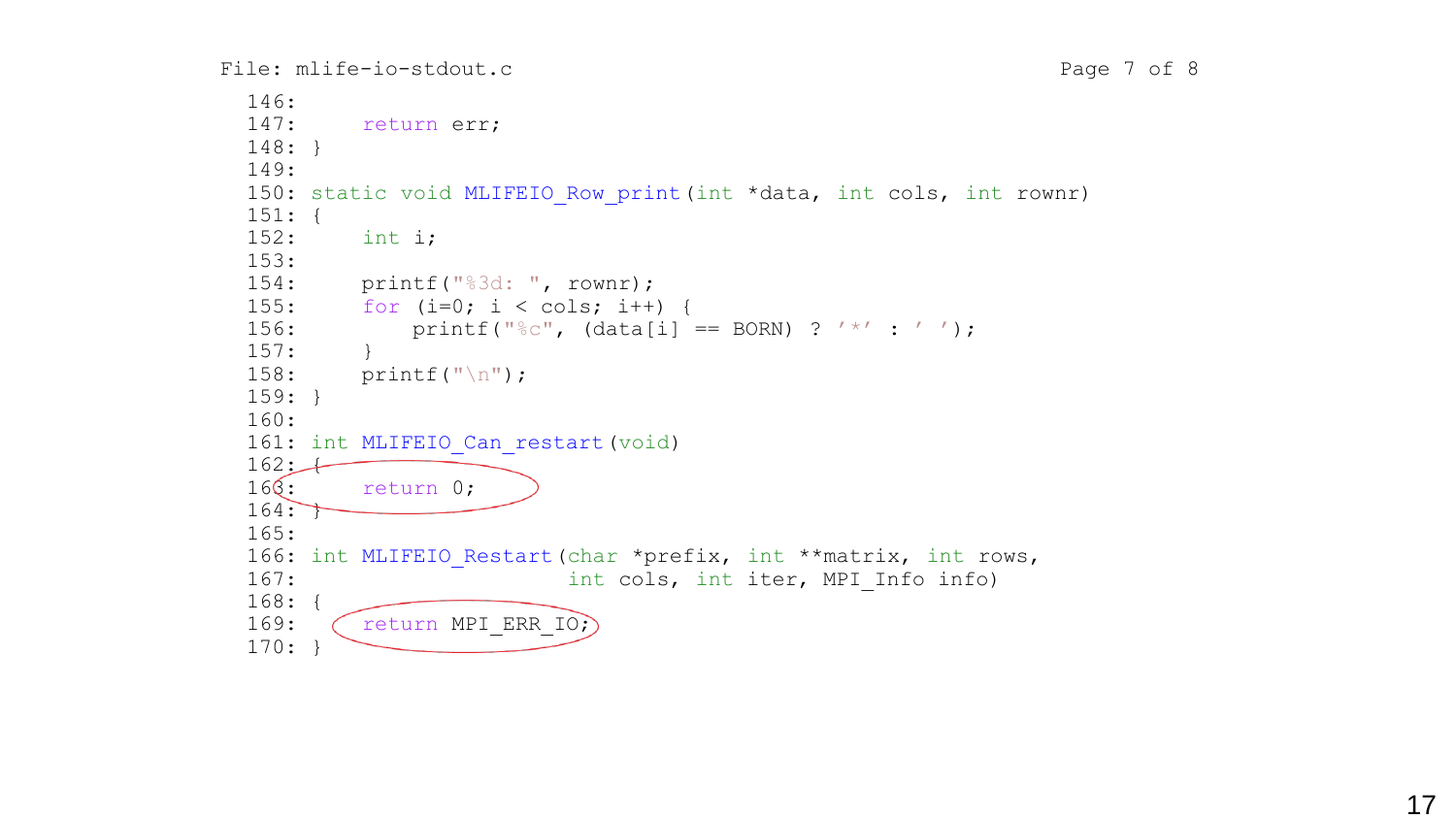#### **Parallelizing our I/O API**

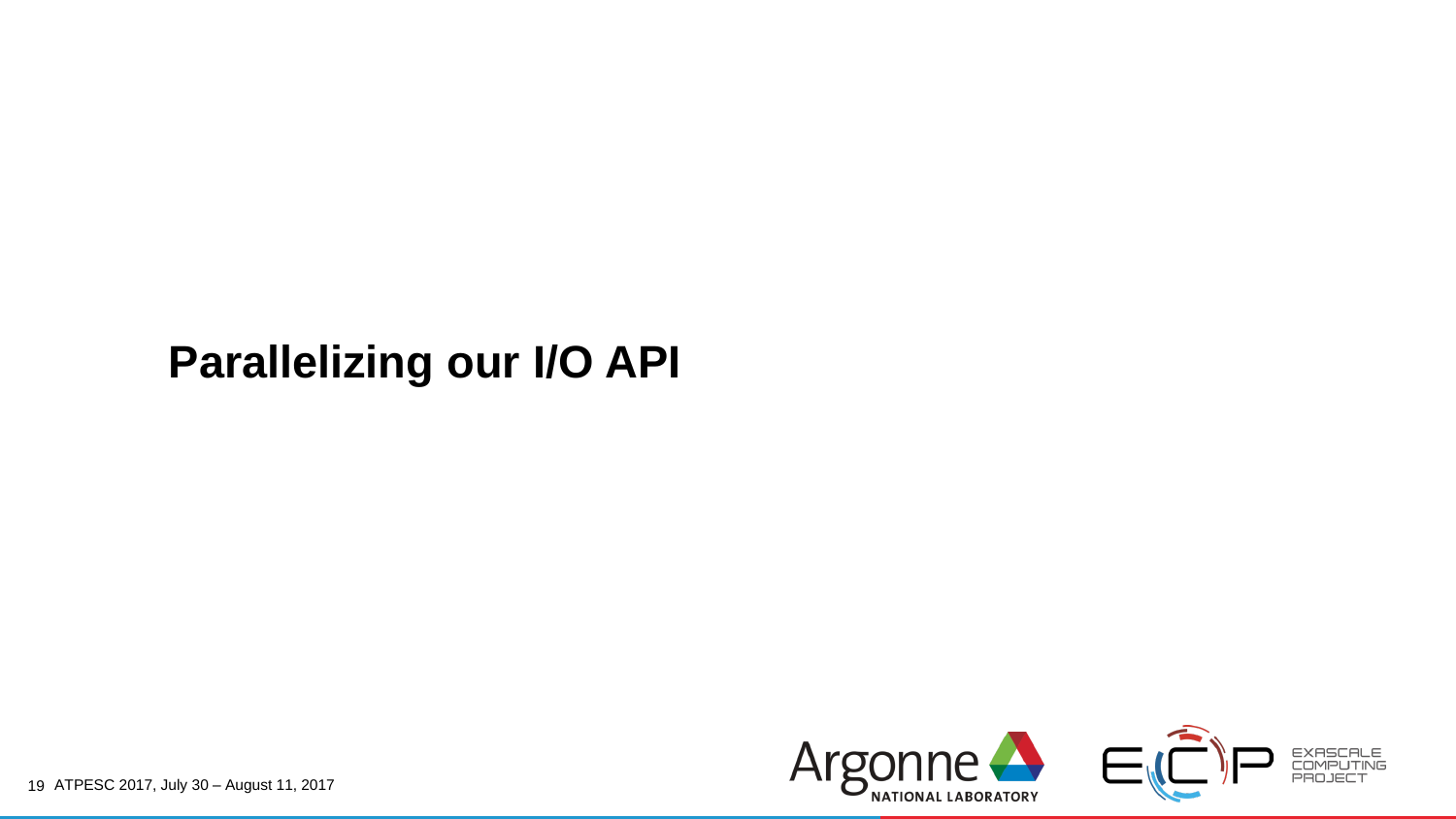# **Parallel I/O and MPI**

- The stdio checkpoint routine works but is not parallel
	- One process is responsible for all I/O
	- Wouldn't want to use this approach for real
- How can we get the full benefit of a parallel file system?
	- We first look at how parallel I/O works in MPI
	- We then implement a fully parallel checkpoint routine
- MPI is a good setting for parallel I/O
	- Writing is like sending and reading is like receiving
	- Any parallel I/O system will need:
		- collective operations
		- user-defined datatypes to describe both memory and file layout
		- communicators to separate application-level message passing from I/O-related message passing

 $2<sub>0</sub>$ 

- non-blocking operations
- i.e., lots of MPI-like machinery

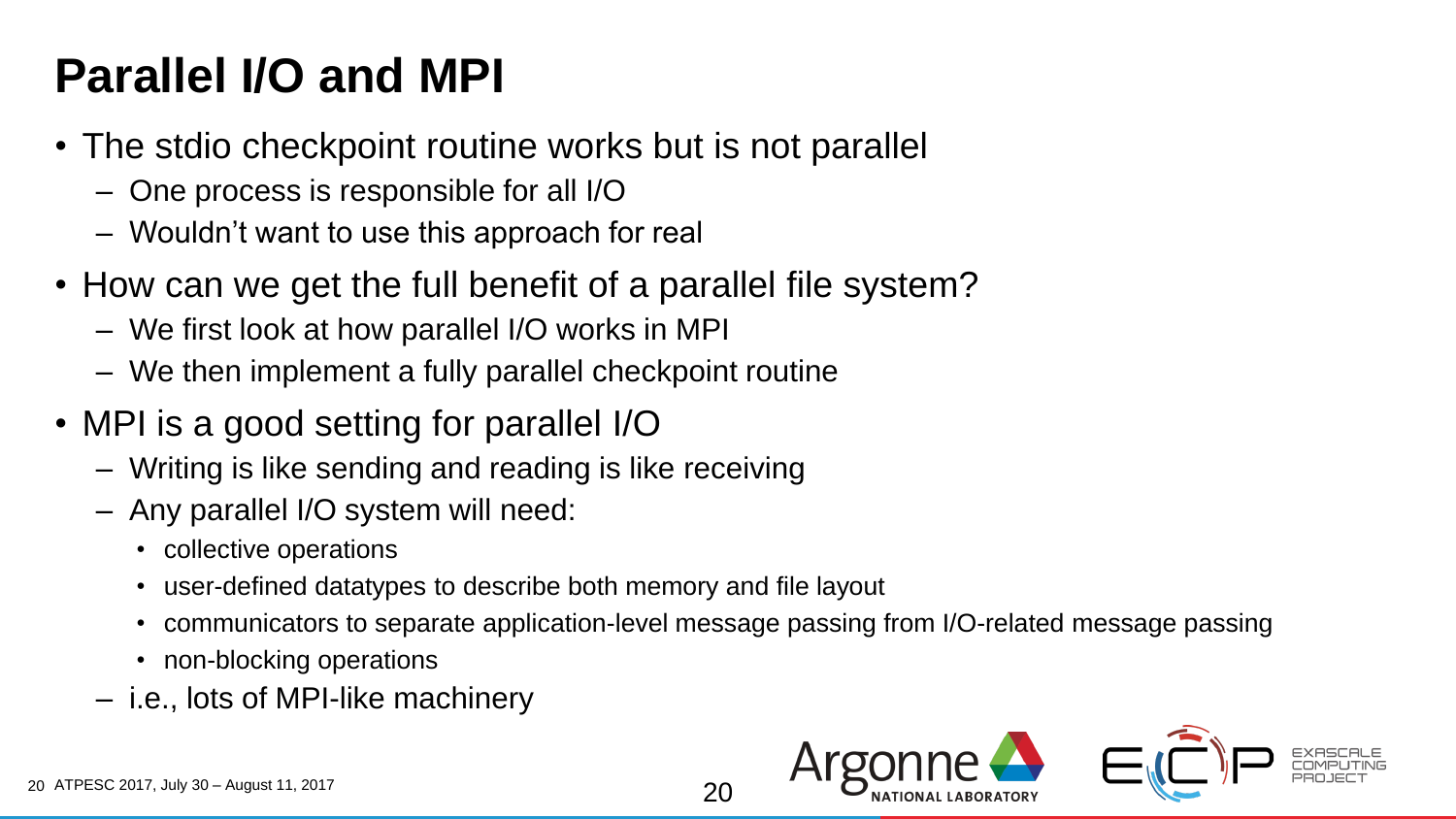#### **Collective I/O**

- A critical optimization in parallel I/O
- All processes (in the communicator) must call the collective I/O function
- Allows communication of "big picture" to file system
	- Framework for I/O transformations/optimizations at the MPI-IO layer
	- Discussed these earlier today

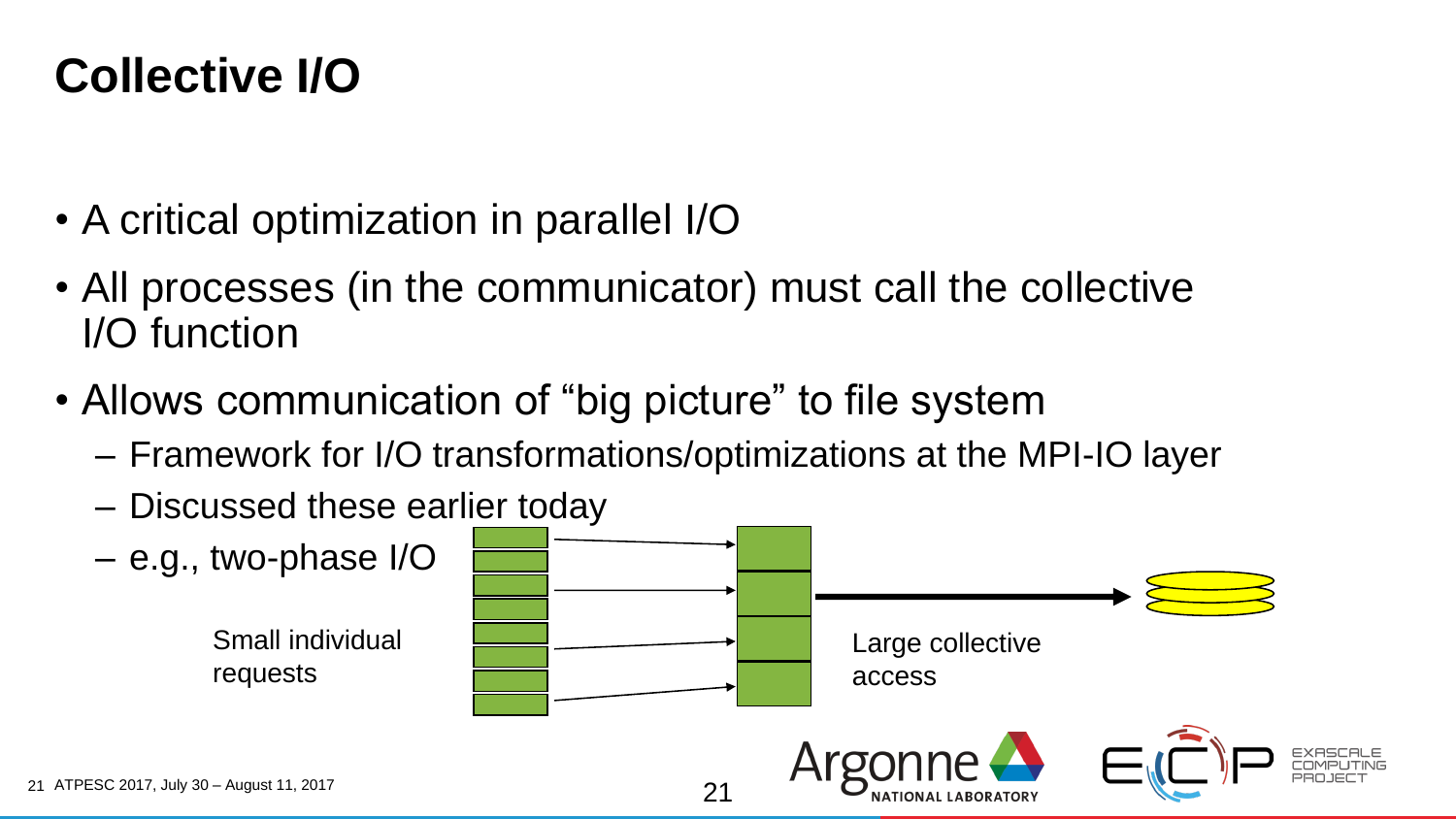# **Collective MPI I/O Functions**

- Not going to go through the MPI-IO API in excruciating detail
	- Can talk during hands-on
- **MPI\_File\_write\_at\_all**, etc.
	- **\_all** indicates that all processes in the group specified by the communicator passed to MPI\_File\_open will call this function
	- **\_at** indicates that the position in the file is specified as part of the call; this provides thread-safety and clearer code than using a separate "seek" call

22

- Each process specifies only its own access information
	- the argument list is the same as for the non-collective functions
	- OK to participate with zero data
		- All processes must call a collective
		- Process providing zero data might participate behind the scenes anyway

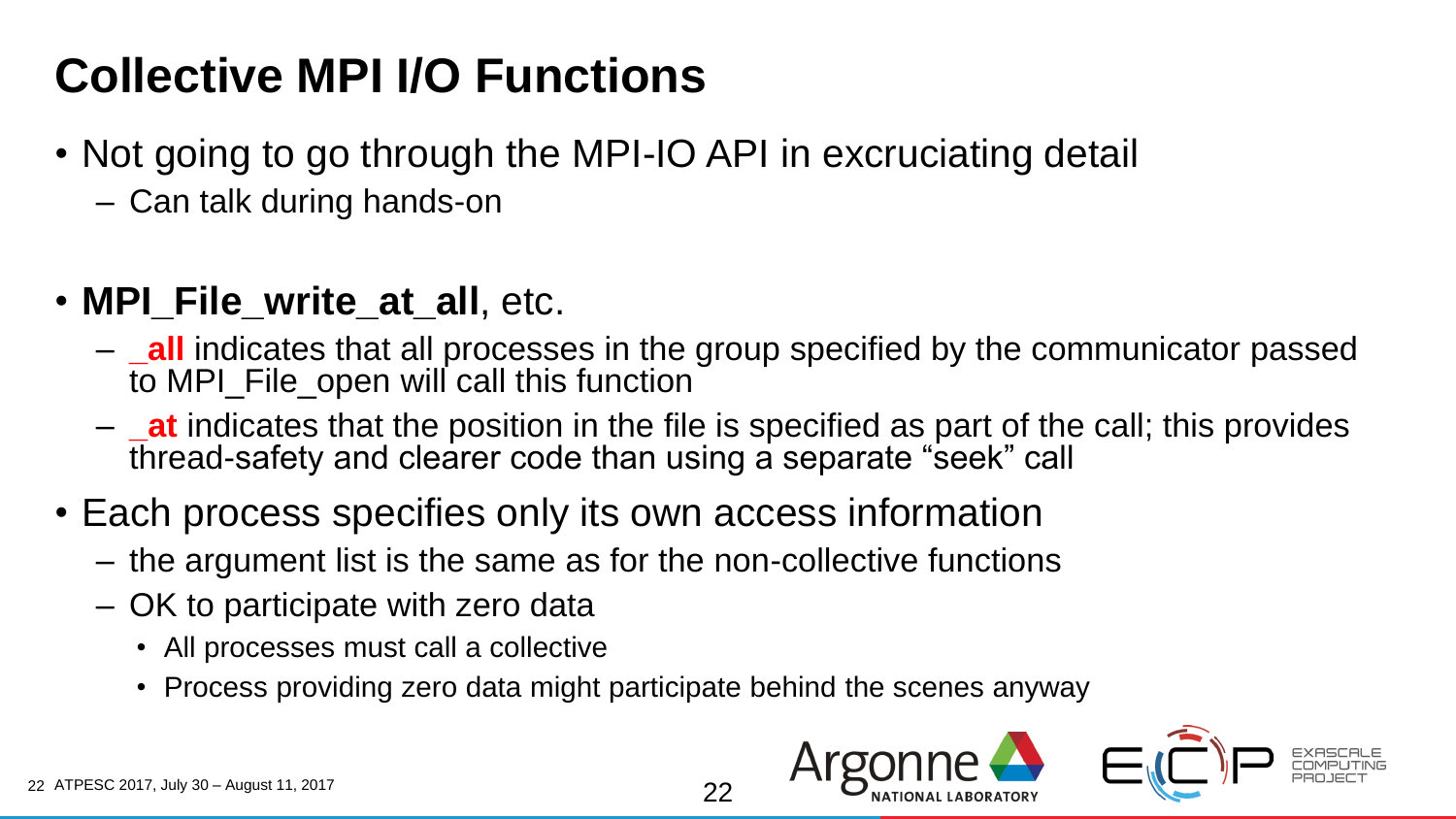### **MPI-IO Life Checkpoint Code Walkthrough**

#### • Points to observe:

- Use of a user-defined MPI datatype to handle the local array
- Use of MPI\_Offset for the offset into the file
	- "Automatically" supports files larger than 2GB if the underlying file system supports large files
- Collective I/O calls
	- Extra data on process 0

#### **See mlife-io-mpiio.c pp. 1-2 for code example.**

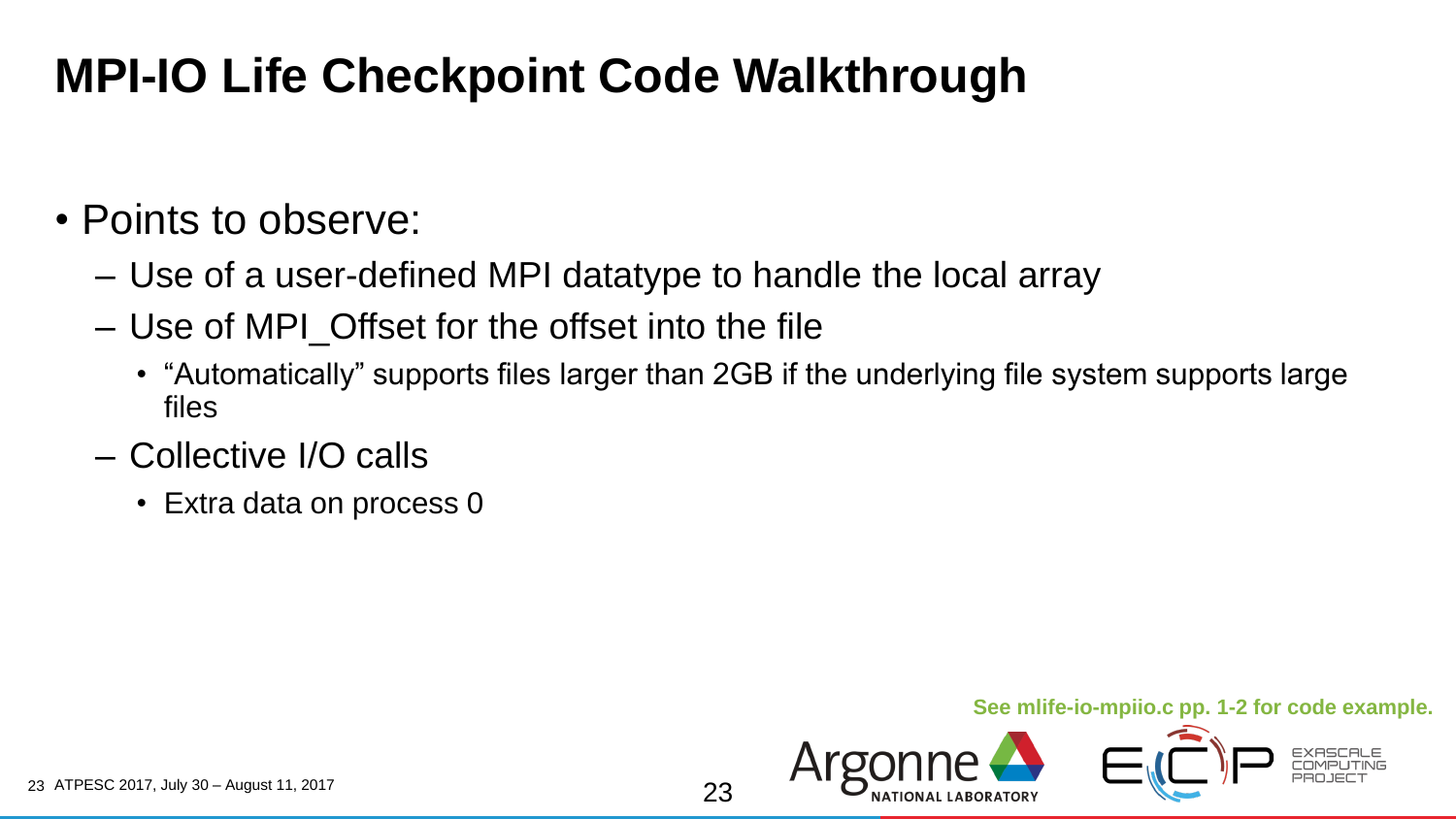### **Data Layout in MPI-IO Checkpoint File**



Global Matrix

Note: We store the matrix in global, canonical order with no ghost cells.

Note2: this is our own custom layout. Naïve readers will have no idea **See mlife-io-mpiio.c pp. 1-9 for code example.** what to do with this!

24

24 ATPESC 2017, July 30 – August 11, 2017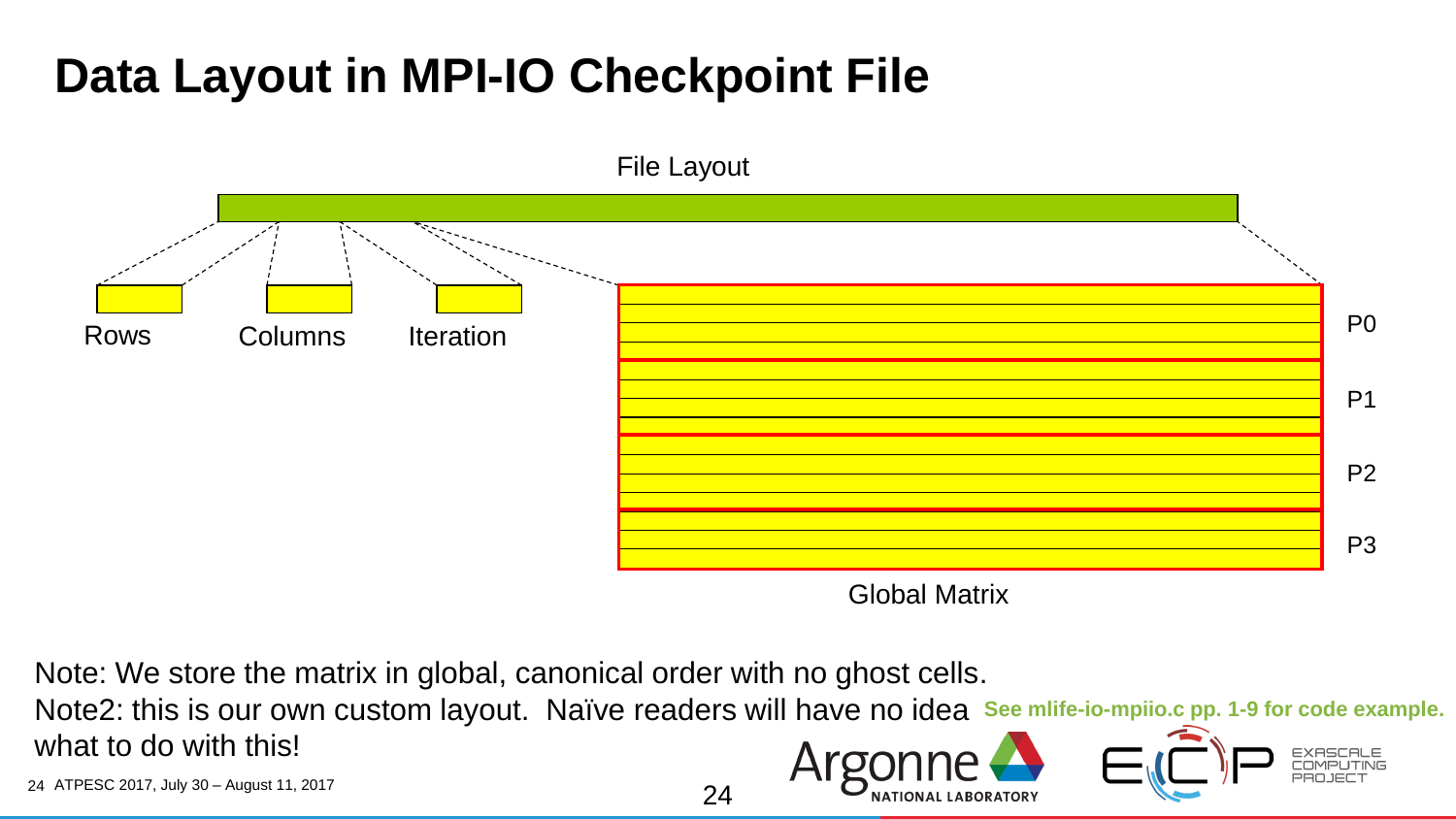```
1: /* SLIDE: MPI-IO Life Checkpoint Code Walkthrough */
                     2: /* -*- Mode: C; c-basic-offset:4; -*- */
                     3: /*4: *5: * (C) 2004 by University of Chicago.
                     6: * See COPYRIGHT in top-level directory.
                     7: */
                     8:
                     9: #include <stdio.h>
                    10: #include <stdlib.h>
                    11: #include <mpi.h>
                    12: #include "mlife-io.h"
                    13:
                    14: /* MPI-IO implementation of checkpoint and restart for MPI Life
                    15: *
                    16: * Data stored in matrix order, with a header consisting of three
                    17: * integers: matrix size in rows and columns, and iteration no.
                    18: *
                    19: * Each checkpoint is stored in its own file.
                    20: */-21: static int MLIFEIO Type create rowblk(int **matrix, int myrows,
                    22: int cols,
                    23: MPI Datatype *newtype);
                    24: static int MLIFEIO Type create hdr rowblk(int **matrix,
                    25: int myrows,
                    26: \frac{1}{26}27: int \star \text{cols}^{\top} p,
                    28: \frac{1}{28}29: MPI Datatype *newtype);
Identical to 'stdout' version
```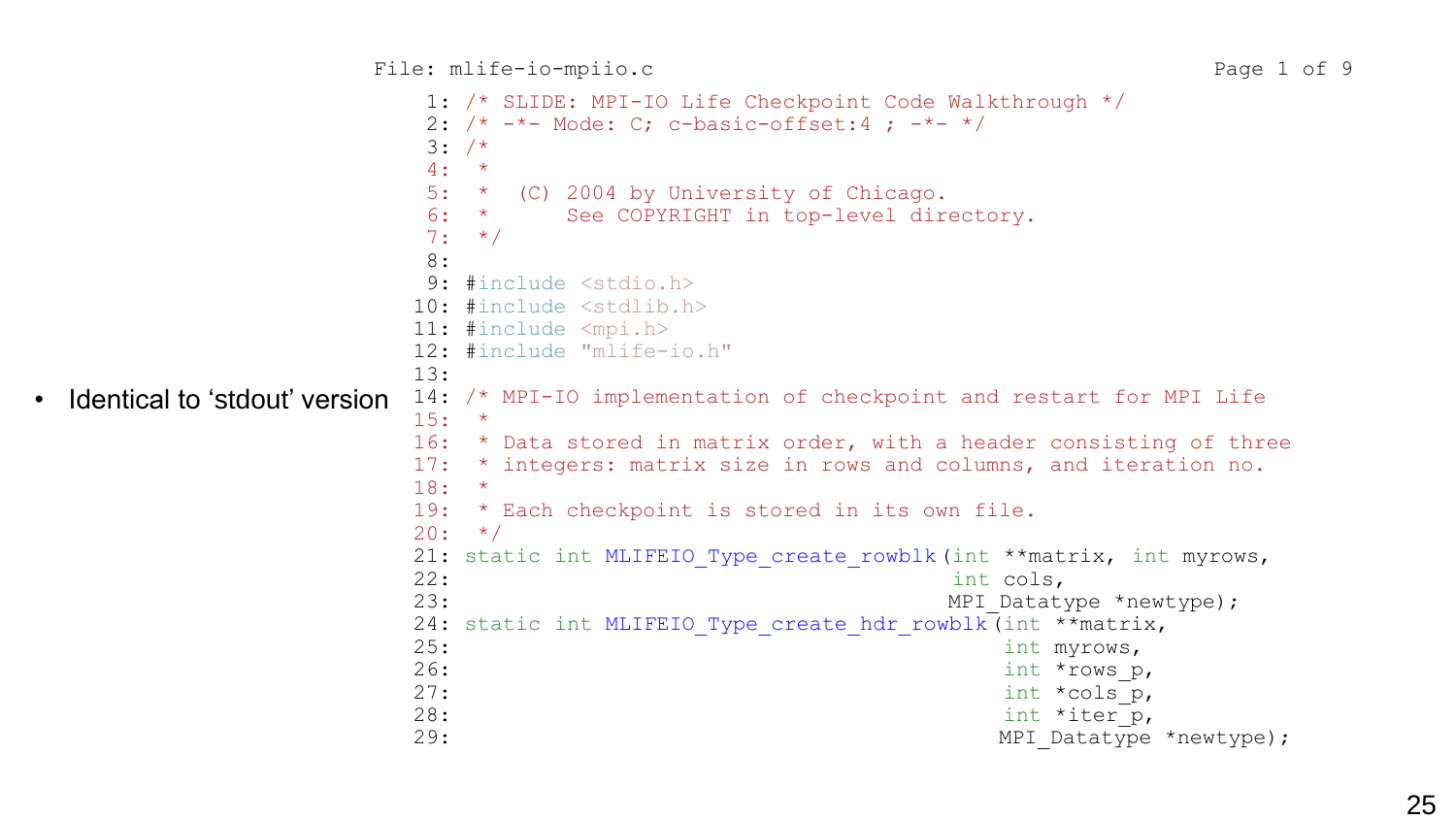```
30: /* SLIDE: MPI-IO Life Checkpoint Code Walkthrough */
31: static MPI Comm mlifeio comm = MPI COMM_NULL;
32:
33: int MLIFEIO Init (MPI Comm comm)
34: {
35: int err;
36:
37: err = MPI Comm dup(comm, &mlifeio comm);
38:
39: return err;
40: }
41:
42: int MLIFEIO Finalize (void)
43: {
44: int err;
45:
46: err = MPI_Comm_free(&mlifeio_comm);
47:
48: return err;
49: }
50:
51: int MLIFEIO Can restart (void)
52 - 753: return 1;
54: }
55:
```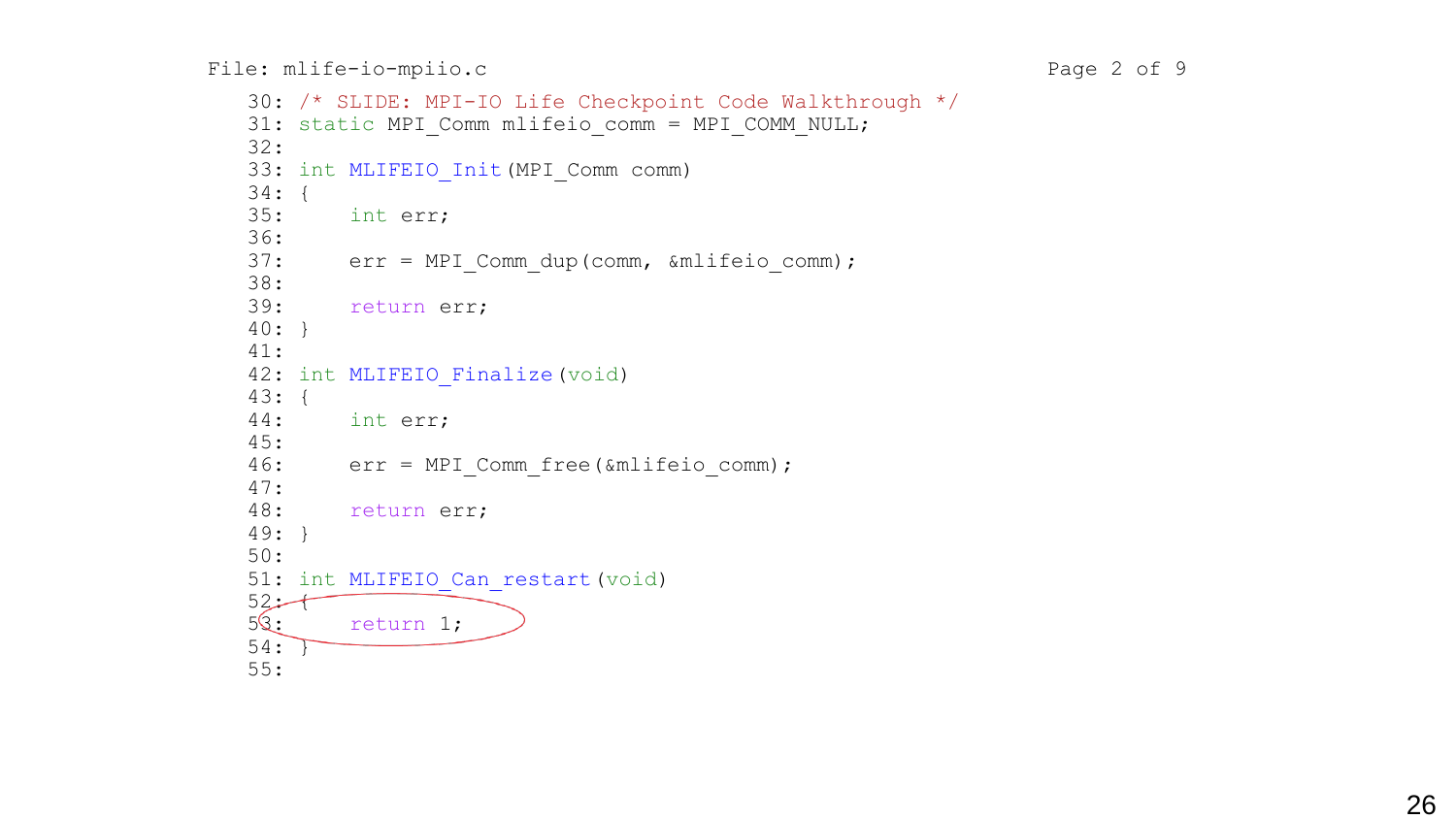### **Life MPI-IO Checkpoint/Restart**

- We can map our collective checkpoint directly to a single collective MPI-IO file write: MPI\_File\_write\_at\_all
	- Process 0 writes a little extra (the header)
- On restart, two steps are performed:
	- Everyone reads the number of rows and columns from the header in the file with MPI File read at all
		- Sometimes faster to read individually and bcast (see later example)
	- If they match those in current run, a second collective call used to read the actual data
		- Number of processors can be different

#### **See mlife-io-mpiio.c pp. 3-6 for code example.**

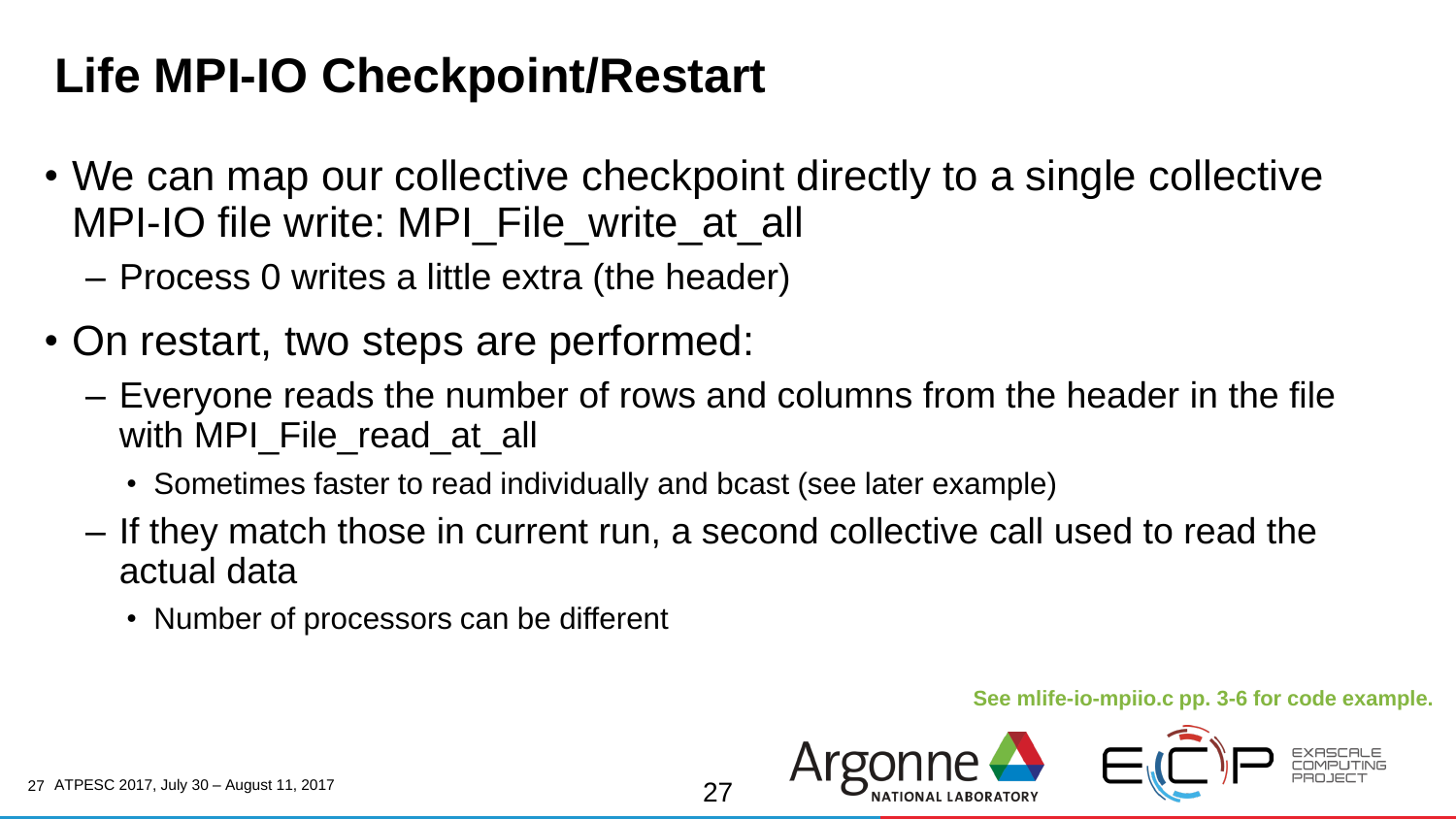```
 56: /* SLIDE: Life MPI-IO Checkpoint/Restart */
                     57: int MLIFEIO Checkpoint (char *prefix, int **matrix, int rows,
                     58: Some int cols, int iter, MPI Info info)
                     59: {
                     60: int err;
                     61: int amode = MPI_MODE_WRONLY | MPI_MODE_CREATE |
                     62: MPI_MODE_UNIQUE_OPEN;
                     63: int rank, nprocs;
                     64: int myrows, myoffset;
                     65:
                     66: MPI_File fh;
                     67: MPI<sup>D</sup>atatype type;
                     68: MPI Offset myfileoffset;
                     69: char filename[64];
                     70:
                     71: MPI Comm size(mlifeio comm, &nprocs);
                     72: MPI Comm rank(mlifeio comm, &rank);
                     73:
                     74: myrows = MLIFE myrows(rows, rank, nprocs);
                     75: myoffset = MLIFE myrowoffset(rows, rank, nprocs);
                     76:
                     77: snprintf(filename, 63, "%s-%d.chkpt", prefix, iter);
                     78: err = MPI File open(mlifeio comm, filename, amode, info, &fh);
                     79: if (err := MPI SUCCESS) {
                     80: fprintf(stderr, "Error opening %s. \n", filename);
                     81: return err;
                     82: }
                     83:
                     84: 28 • Precise 'amode'
```
- might let library optimize
- Collective open with our duped comm
- "large enough" MPI\_Offset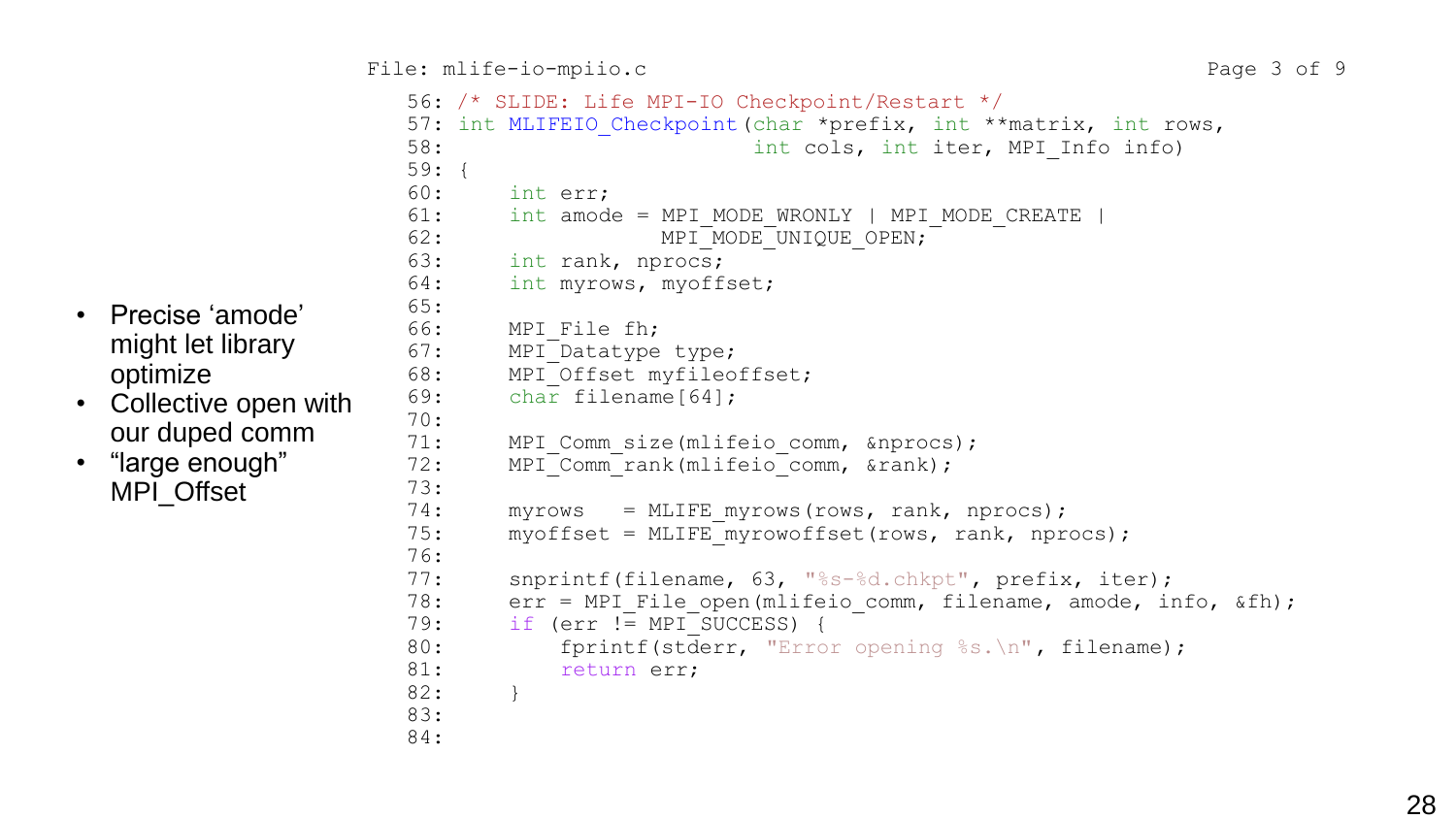```
85: /* SLIDE: Life MPI-IO Checkpoint/Restart */
 86: if (rank == 0) {
 87: MLIFEIO Type create hdr rowblk(matrix, myrows, &rows,
 88: \overline{\text{kcols}}, \overline{\text{circle}}, \overline{\text{style}}89: myfileoffset = 0;
 90: }
 91: else {
 92: MLIFEIO Type create rowblk(matrix, myrows, cols, &type);
 93: myfileoffset = (m\overline{y}offset * cols) + 3) * sizeof(int);
 94: }
 95:
 96: MPI Type_commit(&type);
 97: err = MPI File write at all (fh, myfileoffset, MPI BOTTOM, 1,
 98: type, MPI STATUS IGNORE);
 99: MPI Type free(&type);
100:
101: err = MPI File close(\deltafh);
102: return err;
103: }
104:
```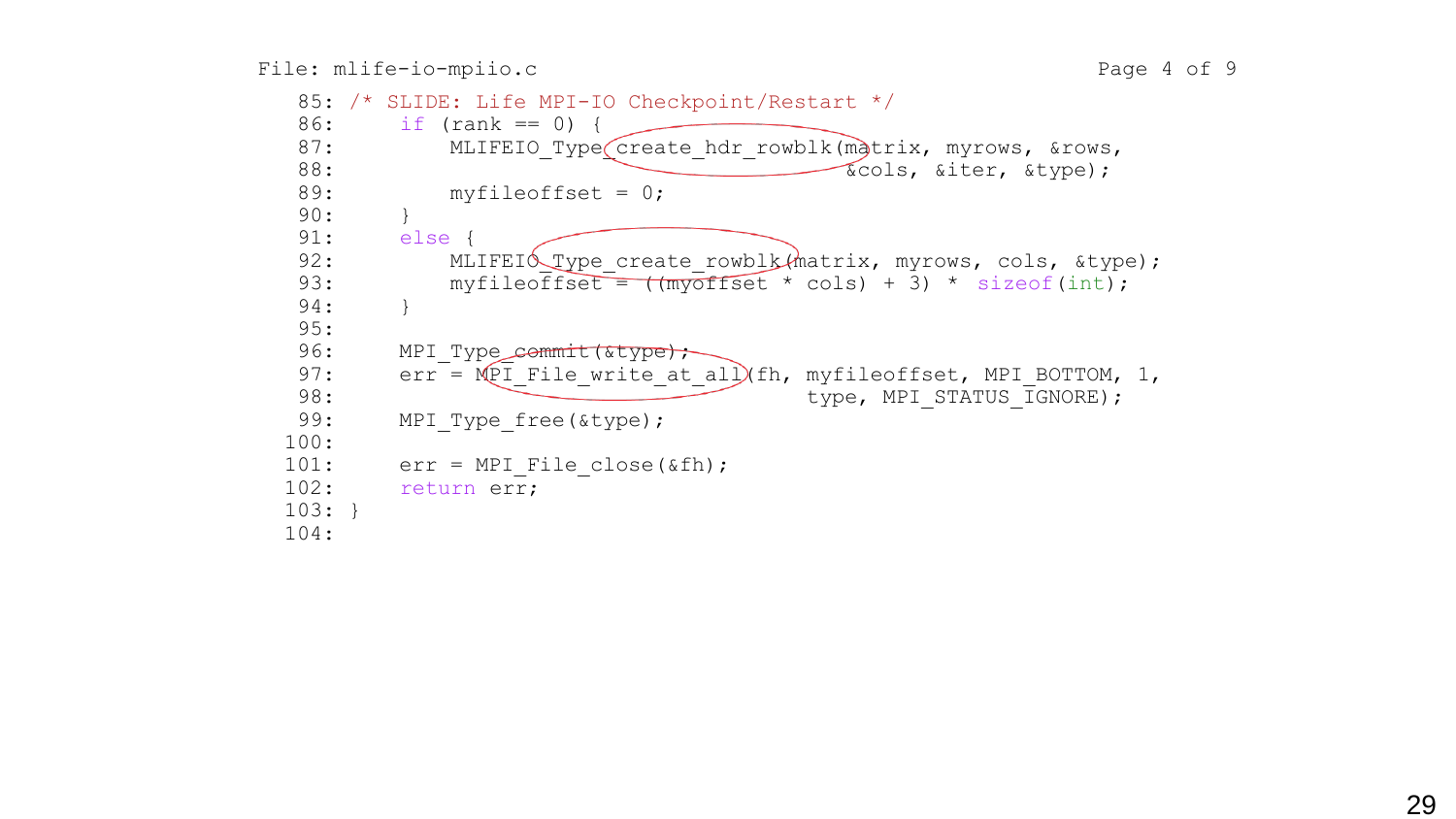```
 105: /* SLIDE: Life MPI-IO Checkpoint/Restart */
                                 106: int MLIFEIO Restart (char *prefix, int **matrix, int rows,
                                 107: the cols, int iter, MPI Info info)
                                 108: {
                                 109: int err, gErr;
                                 110: i int amode = MPI_MODE_RDONLY | MPI_MODE_UNIQUE_OPEN;
                                 111: int rank, nprocs;
                                 112: int myrows, myoffset;
                                 113: int buf[3]; \prime\star rows, cols, iteration \prime\prime114:
                                 115: MPI File fh;
                                 116: MPI Datatype type;
                                 117: MPI Offset myfileoffset;
                                 118: char filename[64];
                                 119:
                                 120: MPI Comm size(mlifeio comm, &nprocs);
                                 121: MPI<sup>-</sup>Comm<sup>-</sup>rank(mlifeio<sup>-</sup>comm, &rank);
                                 122:
                                 123: myrows = MLIFE myrows(rows, rank, nprocs);
                                 124: myoffset = MLIFE myrowoffset(rows, rank, nprocs);
                                 125:
                                 126: snprintf(filename, 63, "%s-%d.chkpt", prefix, iter);
                                 127: err = MPI File open(mlifeio comm, filename, amode, info, &fh);
                                 128: if (err \mid \equiv MPI SUCCESS) return err;
                                 129:
                                 130: /* check that rows and cols match *131: err = MPI File_read_at_all(fh, \mathbb{Q}_r buf, 3, MPI_INT<sub>L</sub>
                                 132: - - - - - MPI STATUS IGNORE);
                                 133: • Learn from me: check your 126: sprintf(filename, 63, "$s-$d.chkpt", prefix, iter);<br>error codes!<br>127: err = MPI_File_poen(mlifteio_comm, filename, amode, info, &fh);<br>129:<br>130: /* check that rows and cols match<br>1
```
error codes!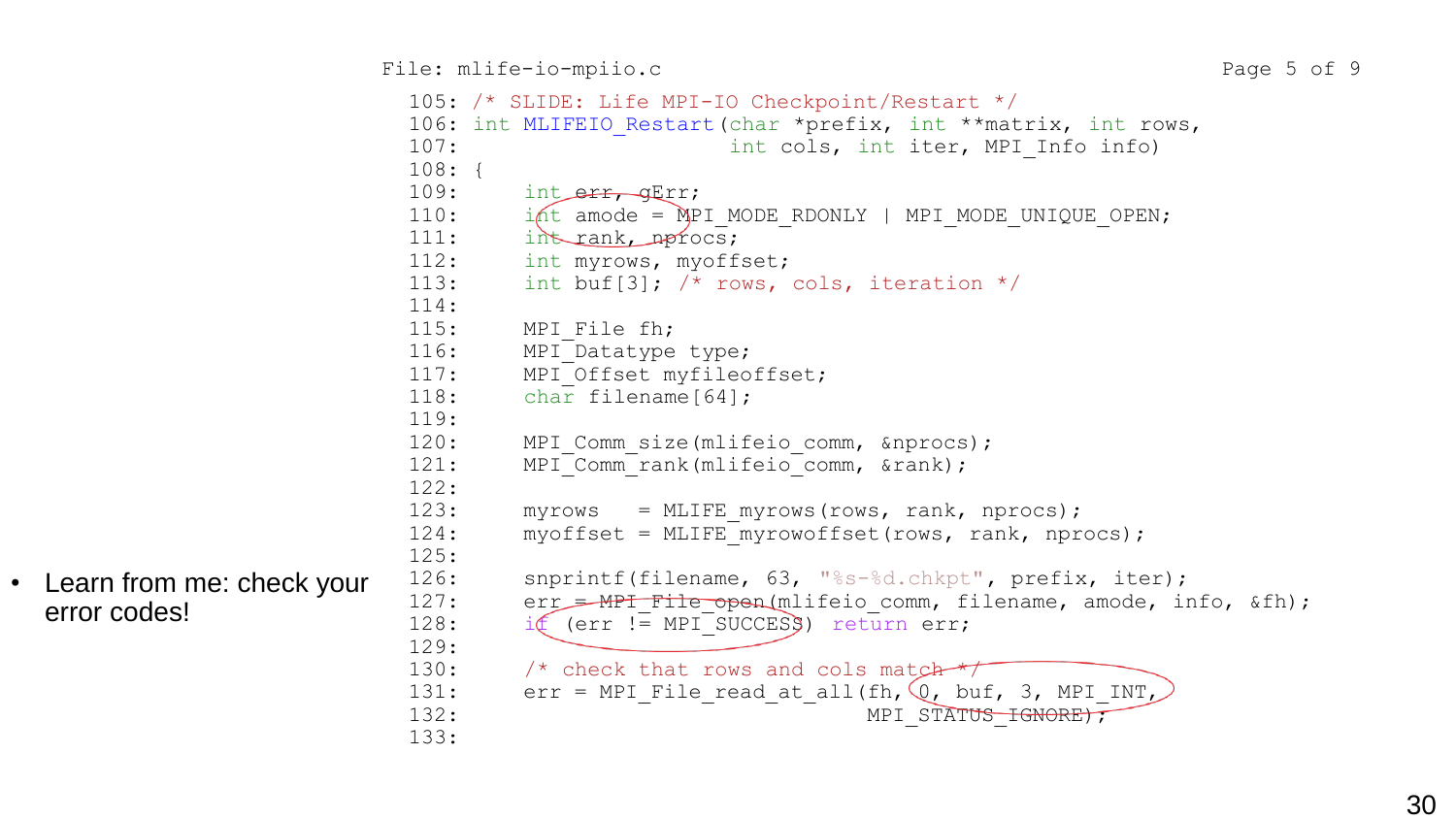```
134: /* SLIDE: Life MPI-IO Checkpoint/Restart */
135: \frac{1}{3} /* Have all process check that nothing went wrong \frac{1}{3}136: MPI Allreduce(&err, &gErr, 1, MPI INT, MPI MAX, mlifeio comm);
137: if \overline{Q} \overline{C} \overline{C} \overline{C} \overline{C} \overline{C} \overline{C} \overline{C} \overline{C} \overline{C} \overline{C} \overline{C} \overline{C} \overline{C} \overline{C} \overline{C} \overline{C} \overline{C} \overline{C} \overline{C} \overline{C} \overline{C} \overline{C} \overline{C138: if (rank == 0) fprintf(stderr, "restart failed.\ln");
139: return MPI ERR OTHER;
140: }
141:
142: MLIFEIO Type create rowblk(matrix, myrows, cols, &type);
143: myfileoffset = ((myoffset * coils) + 3) * sizeof(int);144:
145: MPI Type<del>_commit(&type);</del>
146: err = MPI File read at all(kh, mVfileoffset, MPI BOTTOM, 1,147: type, MPI STATUS IGNORE);
148: MPI Type free(&type);
149:
150: err = MPI File close(\deltafh);
151: return err;
152: }
153:
```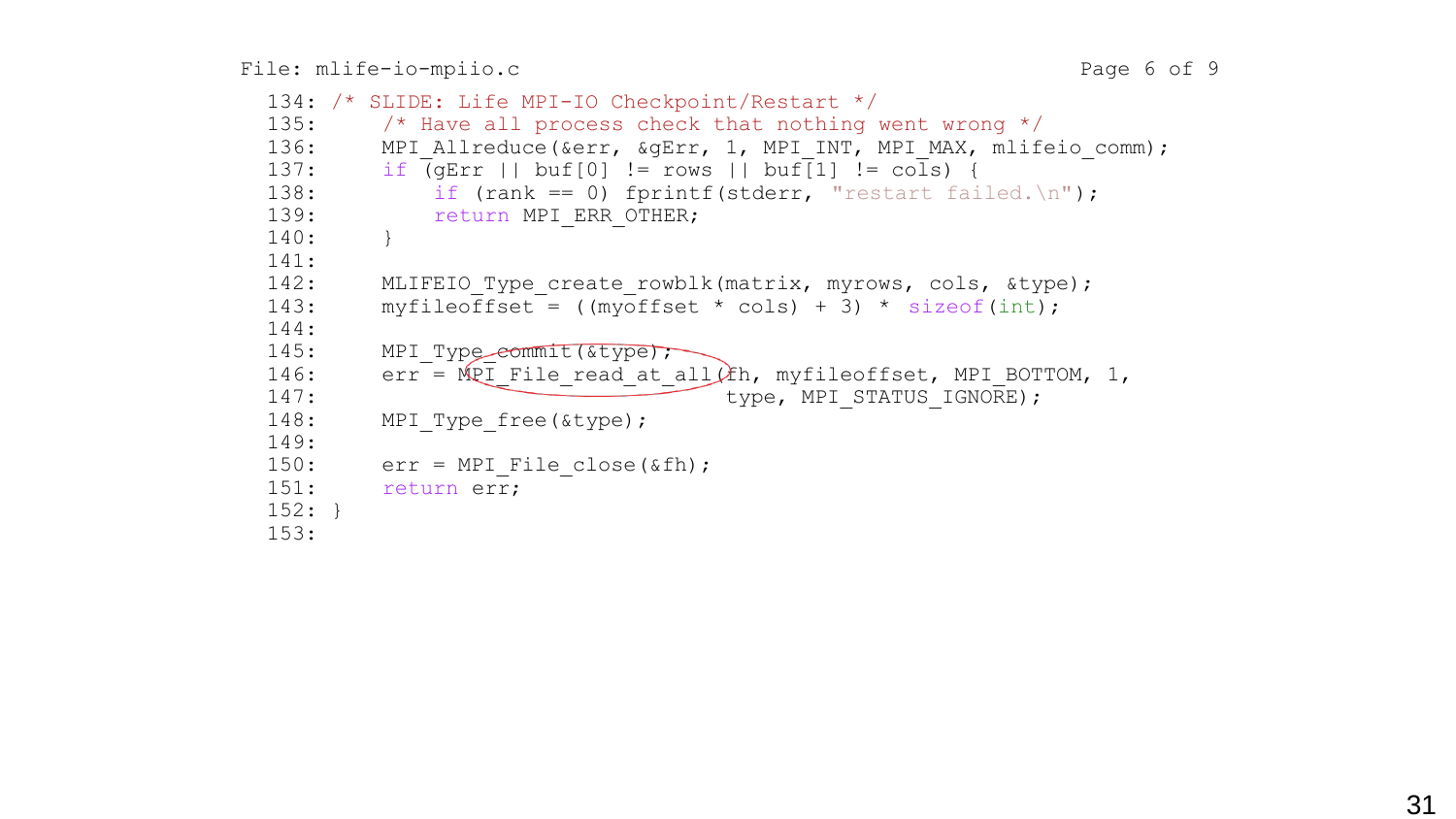#### **Describing Header and Data**

- Data is described just as before
- Create a struct wrapped around this to describe the header as well:
	- no. of rows
	- no. of columns
	- Iteration no.
	- data (using previous type)

#### **See mlife-io-mpiio.c pp. 7 for code example.**

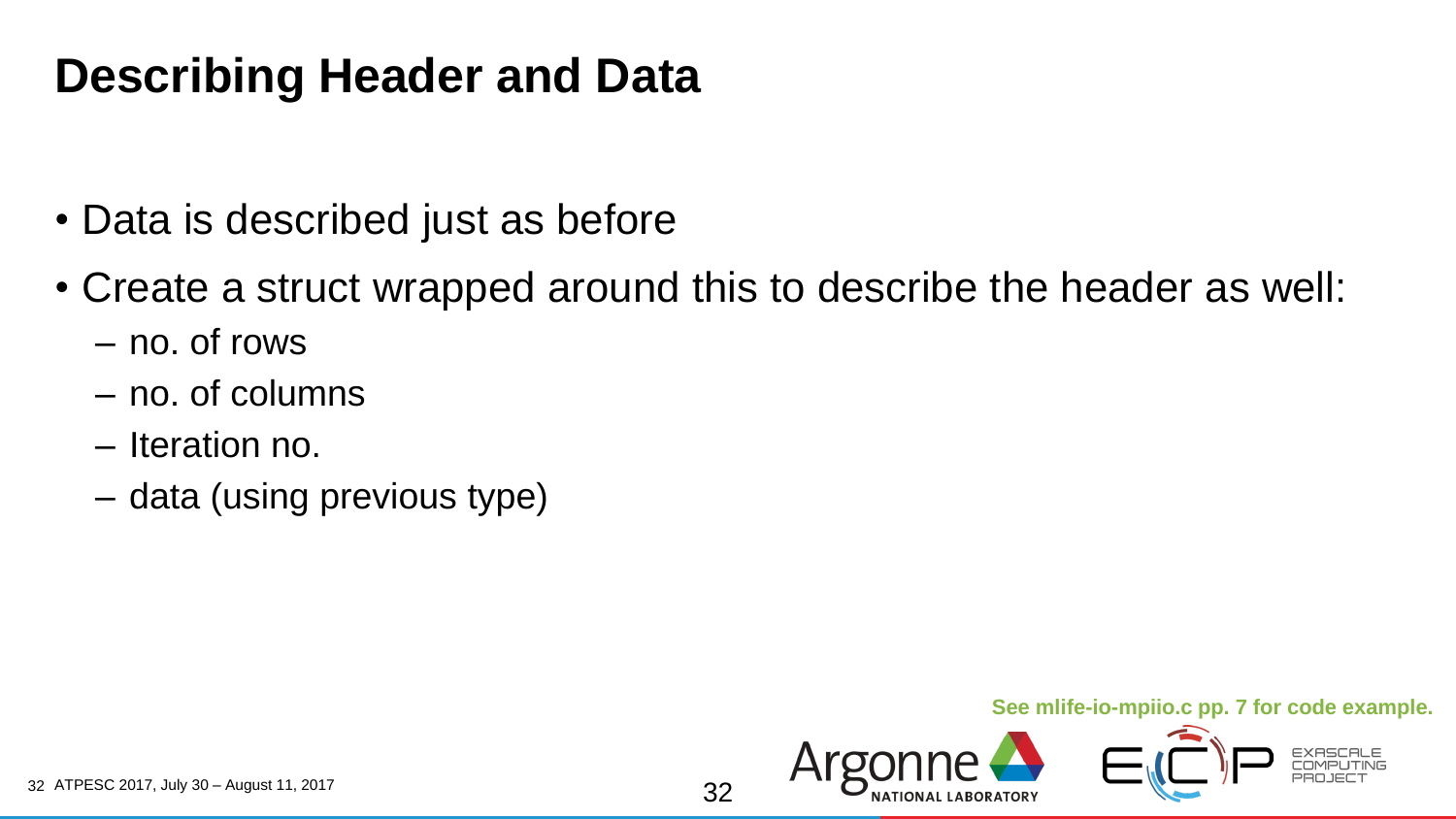File: mlife-io-mpiio.c Page 7 of 9

```
 154: /* SLIDE: Describing Header and Data */
155: /* MLIFEIO Type create hdr rowblk
156: *
157: * Used by process zero to create a type that describes both
158: * the header data for a checkpoint and its contribution to
159: * the stored matrix.
160: *
161: * Parameters:
162: * matrix - pointer to the matrix, including boundaries
163: * myrows - number of rows held locally
164: * rows p - pointer to # of rows in matrix (so we can get its
165: * address for use in the type description)
166: * cols p - pointer to # of cols in matrix
167: * iter p - pointer to iteration #
168: * newtype - pointer to location to store new type ref.
169: */
170: static int MLIFEIO Type create hdr rowblk (int **matrix,
171: \frac{1}{2} int myrows,
172: \qquad \qquad int *rows p,
173: \qquad \qquad int *cols p,
174: \frac{174}{1000}175: And the set of the set of the MPI Datatype *newtype) and MPI Datatype MPI176: {
177: int err;
178: int lens[4] = { 1, 1, 1, 1 };
179: MPI Aint disps[4];
180: MPI Datatype types[4];
181: MPI Datatype rowblk;
182:
```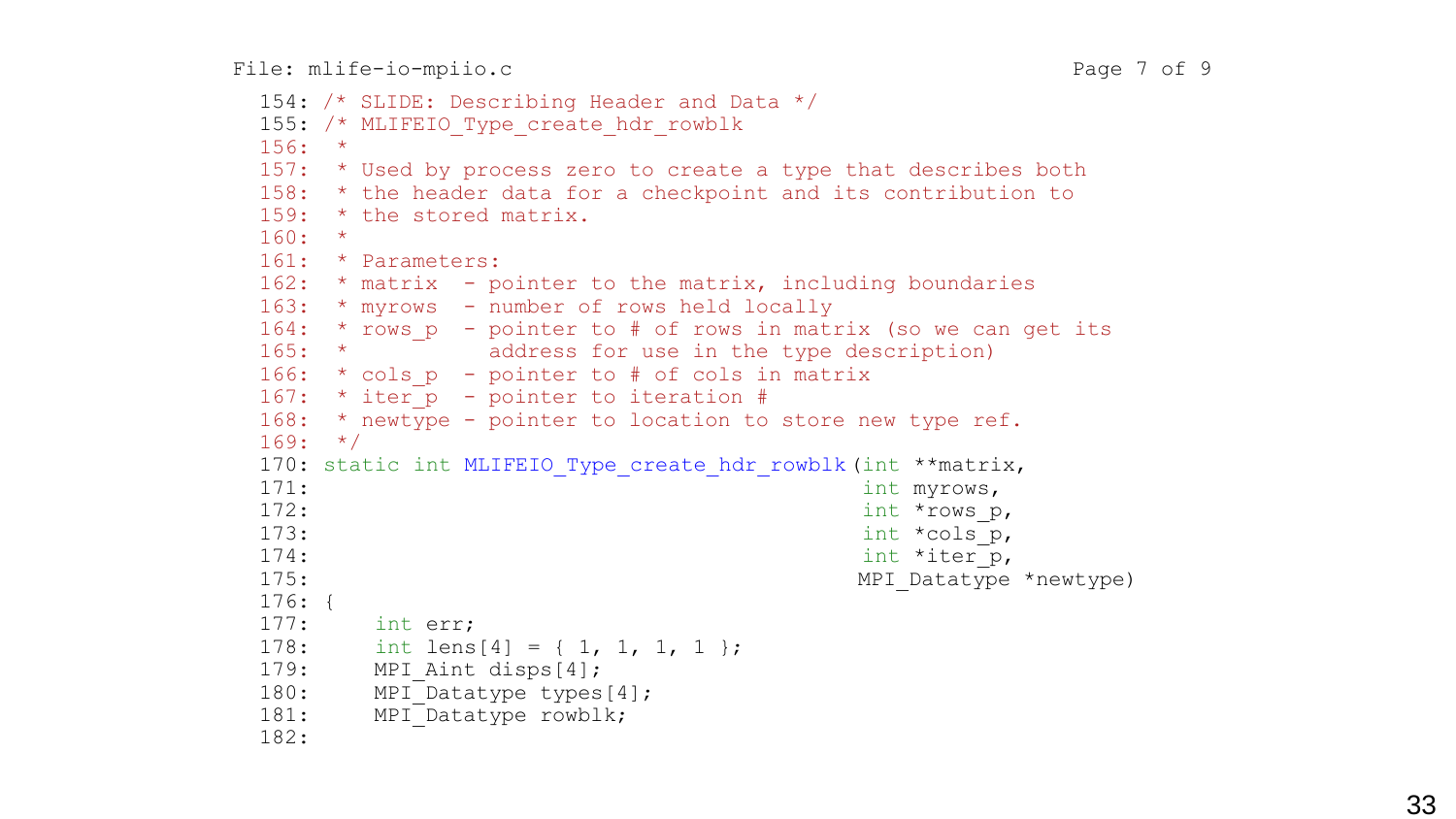183: /\* SLIDE: Describing Header and Data \*/

- Mix of types, so struct used
- Compositing types
- Theme: hiding MPI stuff in a function

```
184: MLIFEIO Type create rowblk(matrix, myrows, *cols p, &rowblk);
185: 
186: MPI Address(rows p, &disps[0]);
187: MPI Address(cols p, &disps[1]);
188: MPI Address(iter p, &disps[2]);
189: disps[3] = (MPI_Aint) MPI_BOTTOM;
190: types[0] = MPI INT;
191: types[1] = MPI INT;
192: types[2] = MPI INT;
193: types[3] = rowblk;194:
195: #if defined (MPI VERSION) && MPI VERSION >= 2
196: err = MPI Type create struct(3, lens, disps, types, newtype);
197: #else
198: err = MPI Type struct(3, lens, disps, types, newtype);
199: #endif
200:
201: MPI Type free(&rowblk);
202:
203: return err;
204: }
205:
```